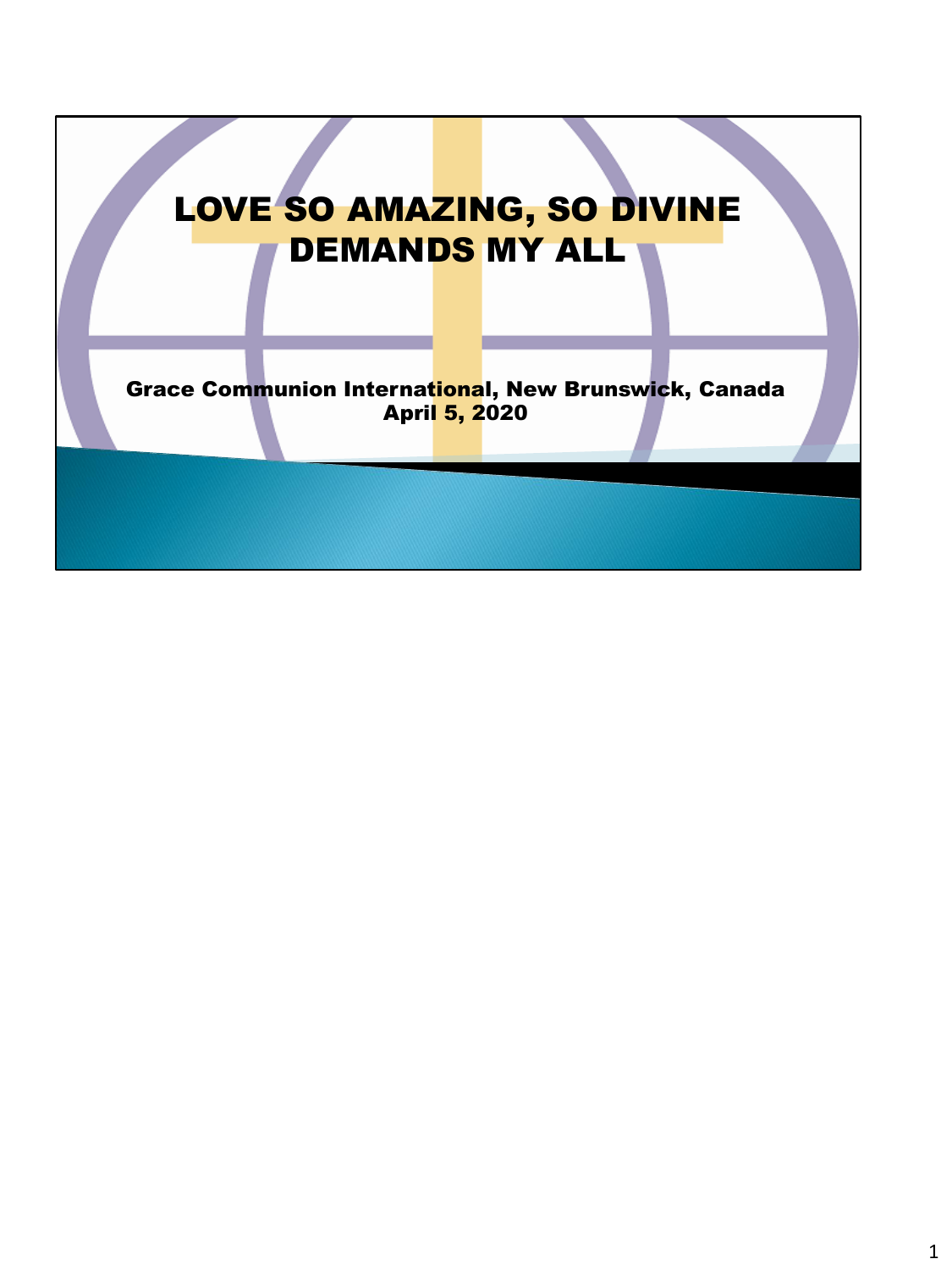# **CONSIDERING THE CROSS**

### (1Co 1:20-24 ESV)

"20 Where is the one who is wise? Where is the scribe? Where is the debater of this age? Has not God made foolish the wisdom of the world?

21 For since, in the wisdom of God, the world did not know God through wisdom, it pleased God through the folly of what we preach to save those who believe.

Life And RESURRECTION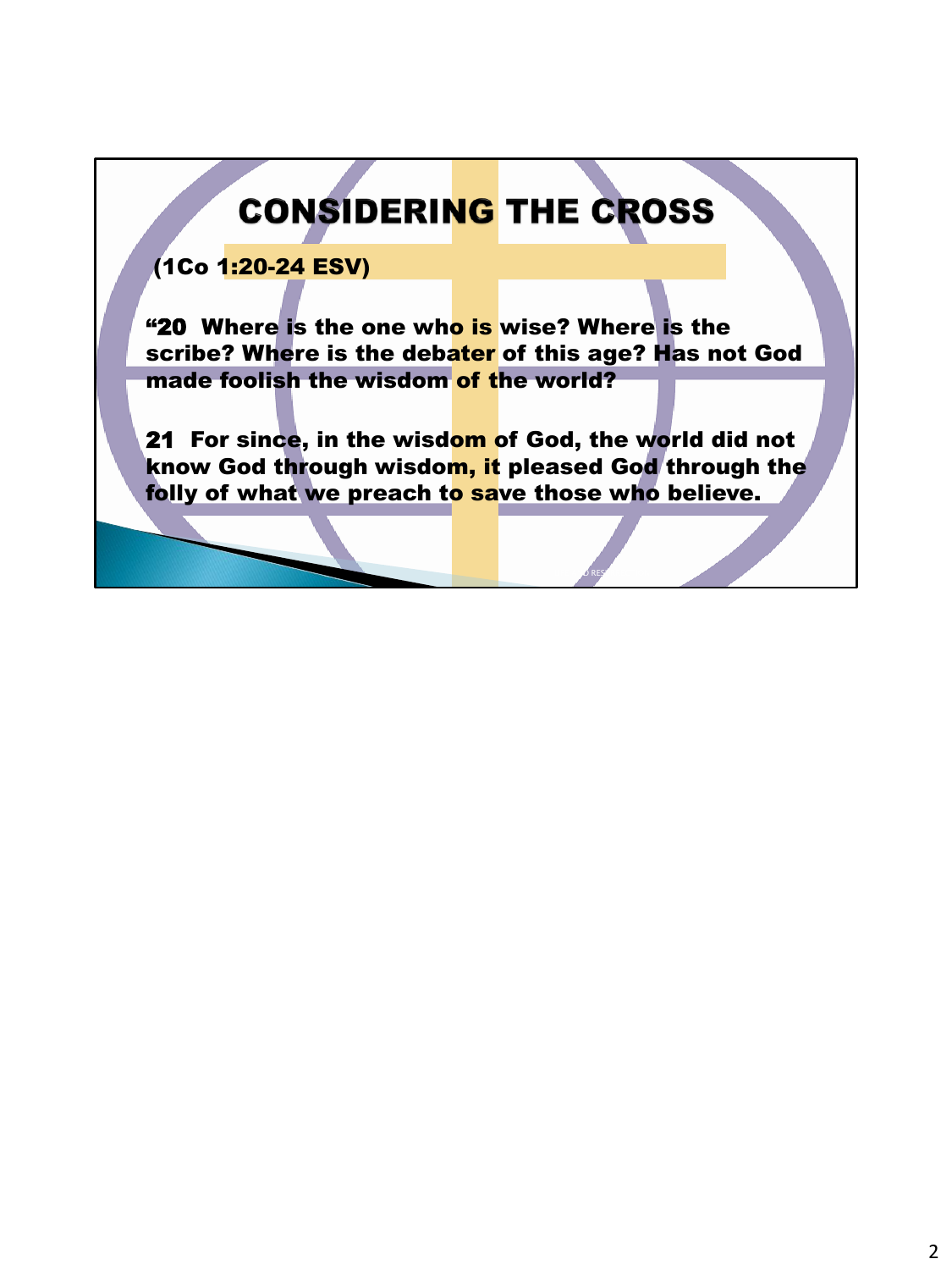

The church worldwide is celebrating what is called "holy week" as we remember the gruesome death of our Lord Jesus.

This Scripture reading today is longer than usual. It will be from Matthew 26:14 to the end of chapter 27.

As human beings, we don't like to stop and think about death. For example, instead of saying that a person has died, we often say that the person has **"passed away".**

Death is the last enemy that will be destroyed as the apostle Paul writes in 1 Corinthians 15. Because death is an enemy, we all we can to avoid it.

We can appreciate and be thankful to our leaders who are doing their utmost during this Covid-19 epidemic to save as many lives as possible. The Bible tells us in Romans 13, their authority comes from God. Unless they tell us to blatantly disobey God, we are not to resist them. Staying home and keeping our distances from others not to spread this disease is an act of love.

**"Therefore whoever resists the authorities resists what God has appointed, and**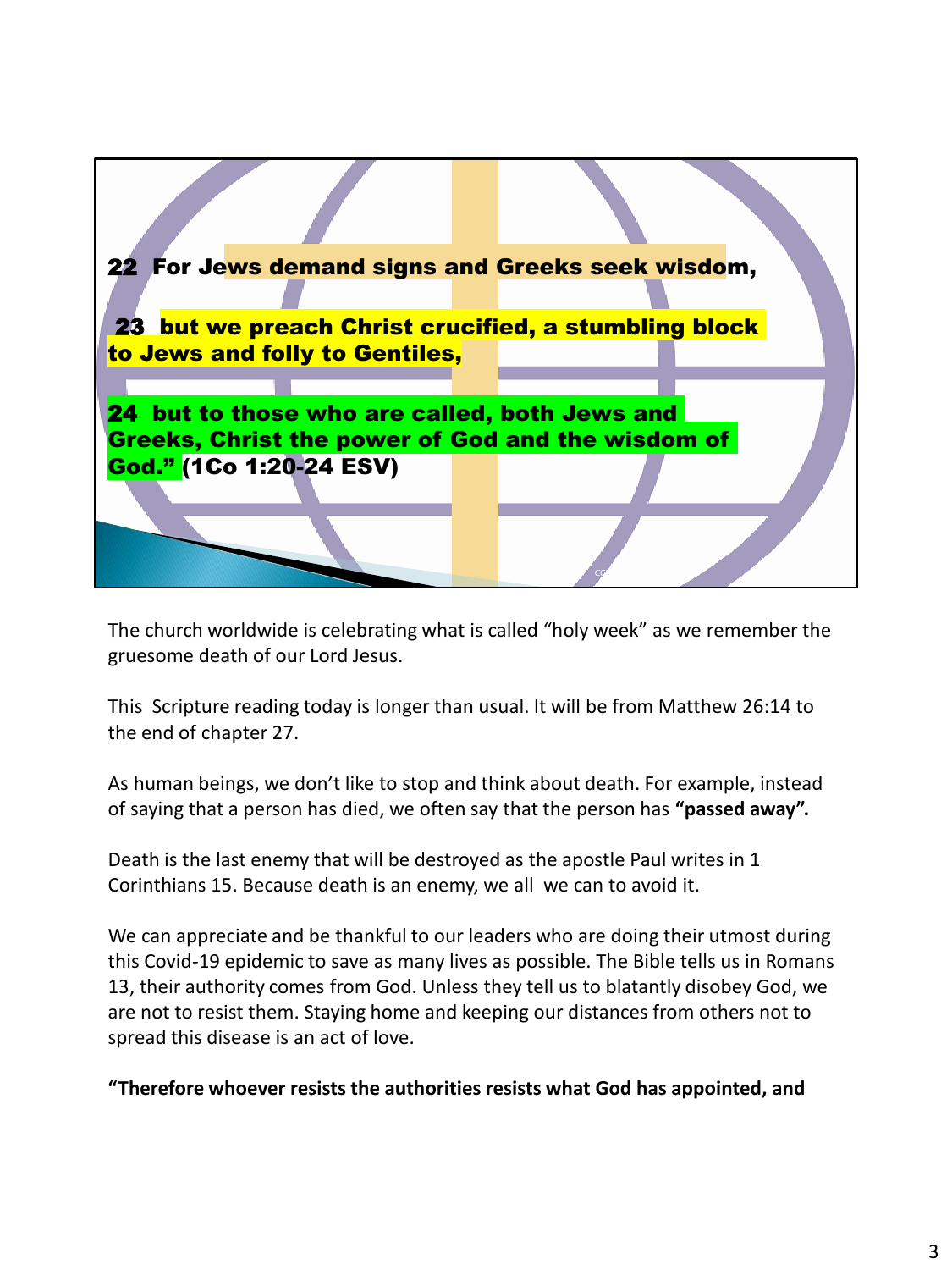#### **those who resist will incur judgment." (Ro 13:2 ESV)**

God inspired us to think about the death of Jesus Christ as he inspired the gospel writers to describe it in substantial detail.

We also read about the gruesome death of Jesus Christ prophesied in such chapters as Isaiah 53 and Psalm 22.

In the Gospels we see the cruelty of what Jesus went through for all of us.

As we read the Scriptures, I would encourage us to imagine ourselves as part of the crowd who witnessed the death of Jesus. I would also encourage us to think in our minds of a loving friend dying for us and in our place suffering terrible physical, emotional and spiritual pain. It is what Jesus experienced carrying the weight of all of our sins and brokenness.

Let's not think that he not only died for other people. He died for us individually because we are sinful in our human nature.

Imagine a friend dying for us out of love. Imagine ourselves not seeing that person as a friend but seeing him as one of our enemy.

Let us realize that Jesus does not hate us but he certainly hates the sin and the seriousness of sin which plagues our life. It causes so much suffering because of pride, self-centeredness, jealousy, strife, selfishness, etc.

The result of sin is physical and spiritual death. Jesus had to die to conquer death for us and in our place.

Let us not pride ourselves because wars and conflicts reside in my heart and in the heart of humanity. For me to have any hope and hope for humanity, Jesus has to go through the terrible death on the cross.

Let us think about it. Where do quarrelling and conflicts come from?

Here is what James tells us as he writes to Christians, to followers of Jesus. **"What causes quarrels and what causes fights among you? Is it not this, that your passions are at war within you?" (Jas 4:1 ESV)**

I have to admit that yesterday morning my heart wanted to hate because of some of the terrible things that are happening now in our world with some of the selfish decisions that are causing people and nations so much strife and division. As these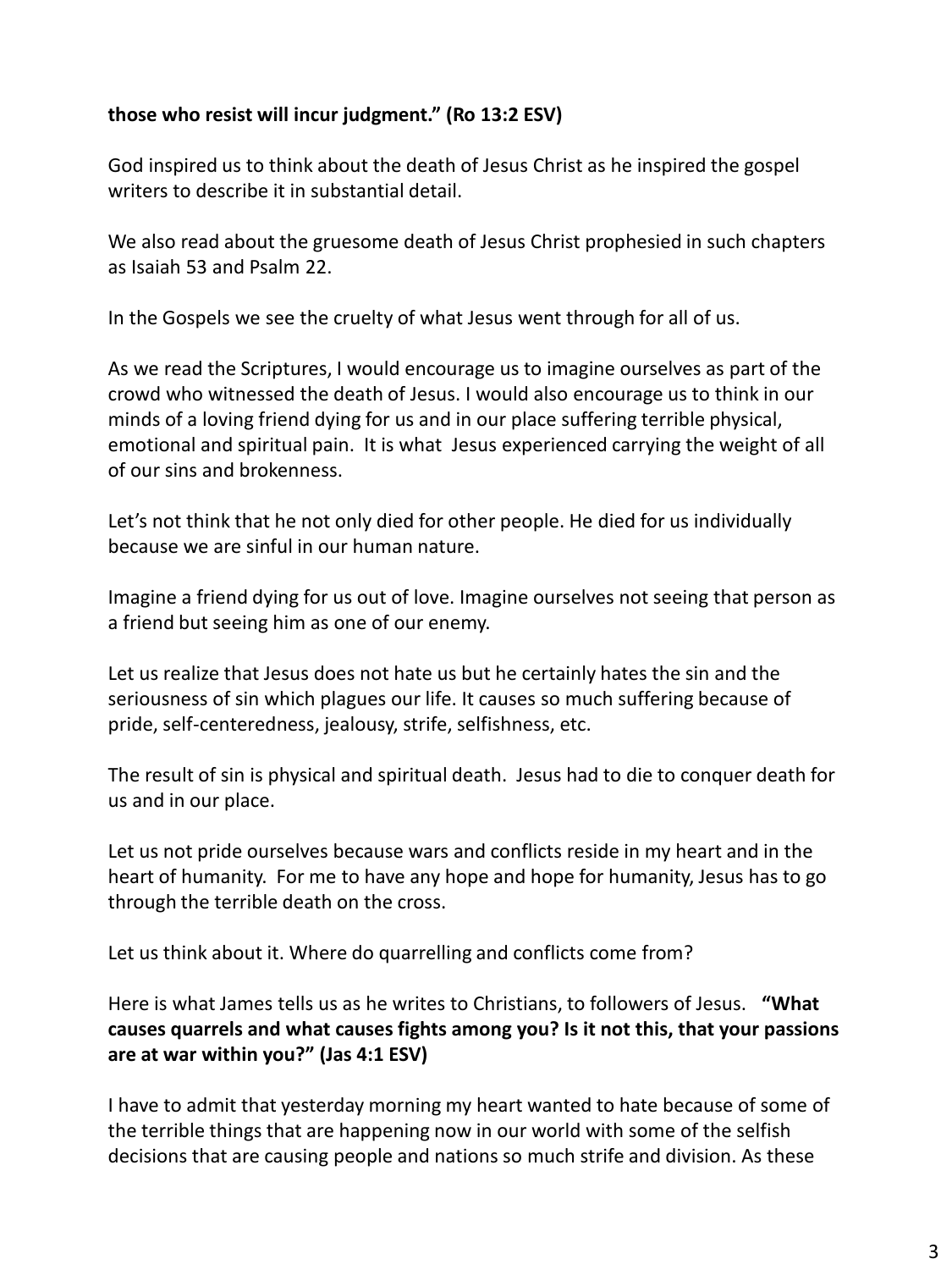feelings began to well up in me, I had to bring my thoughts in captivity to the obedience of Jesus, recognizing what they were. With the help of the Holy Spirit, I had to take control of these potentially sinful thoughts and temptations.

I know personally that sin abides in my flesh. I have no doubt that Jesus died for me when I did not do anything to deserve such an awesome act of love on my behalf.

Although the Scriptures we are going to read today are difficult to read and meditate upon, let us not tune out. Let each and every one of us realize that he died and took on the sins of the whole world including mine. Let us personalize what we read.

Realizing such profound love on the part of God the Father and Jesus who died as a human on the cross to defeat death endears us and draws, attracts us to him.

Such love demands our all.

.

Michael and Joanne Cunningham help in our reading of Matthew 26. Edna and Winston Jones will participate in the reading of Matthew 27.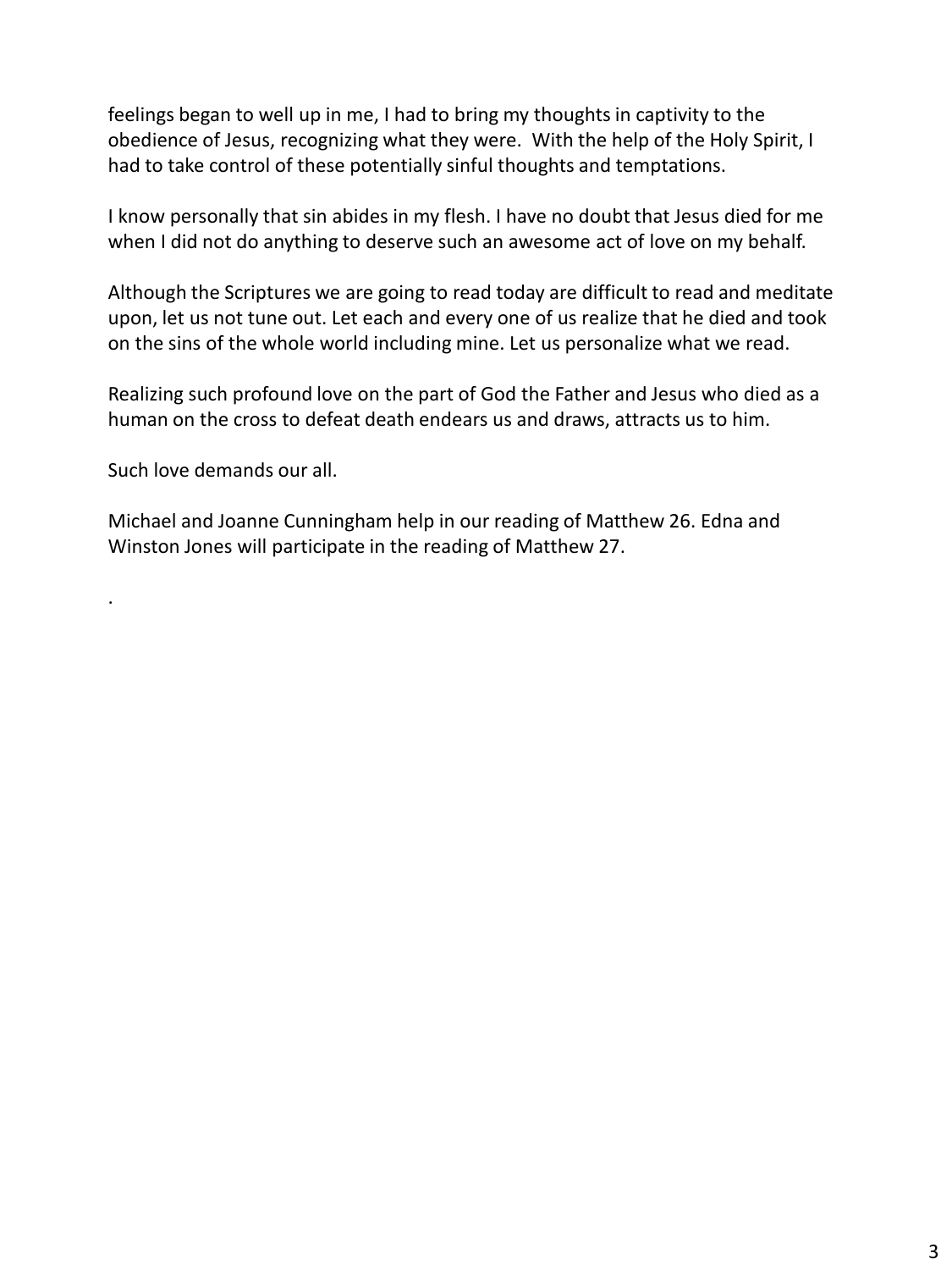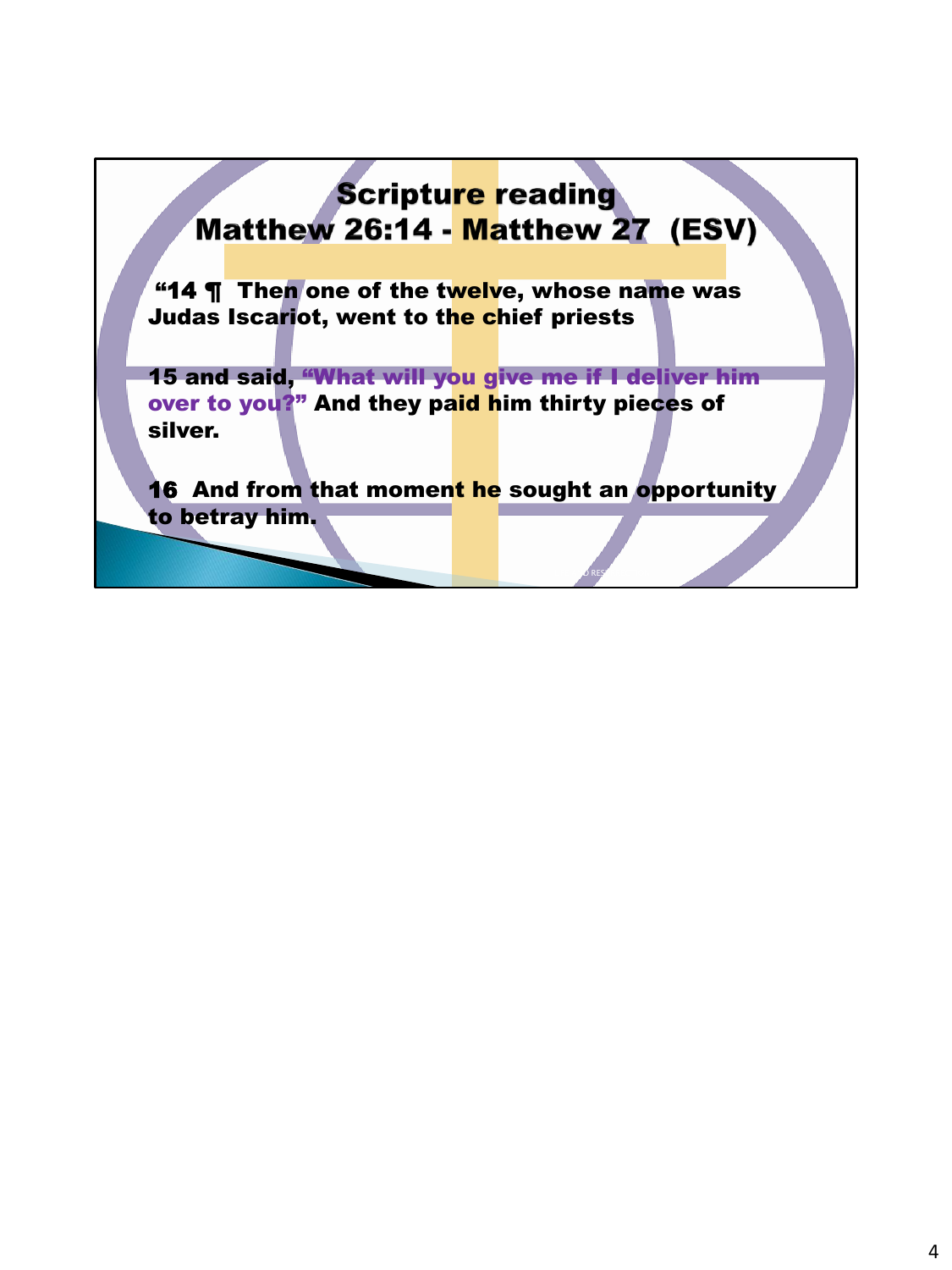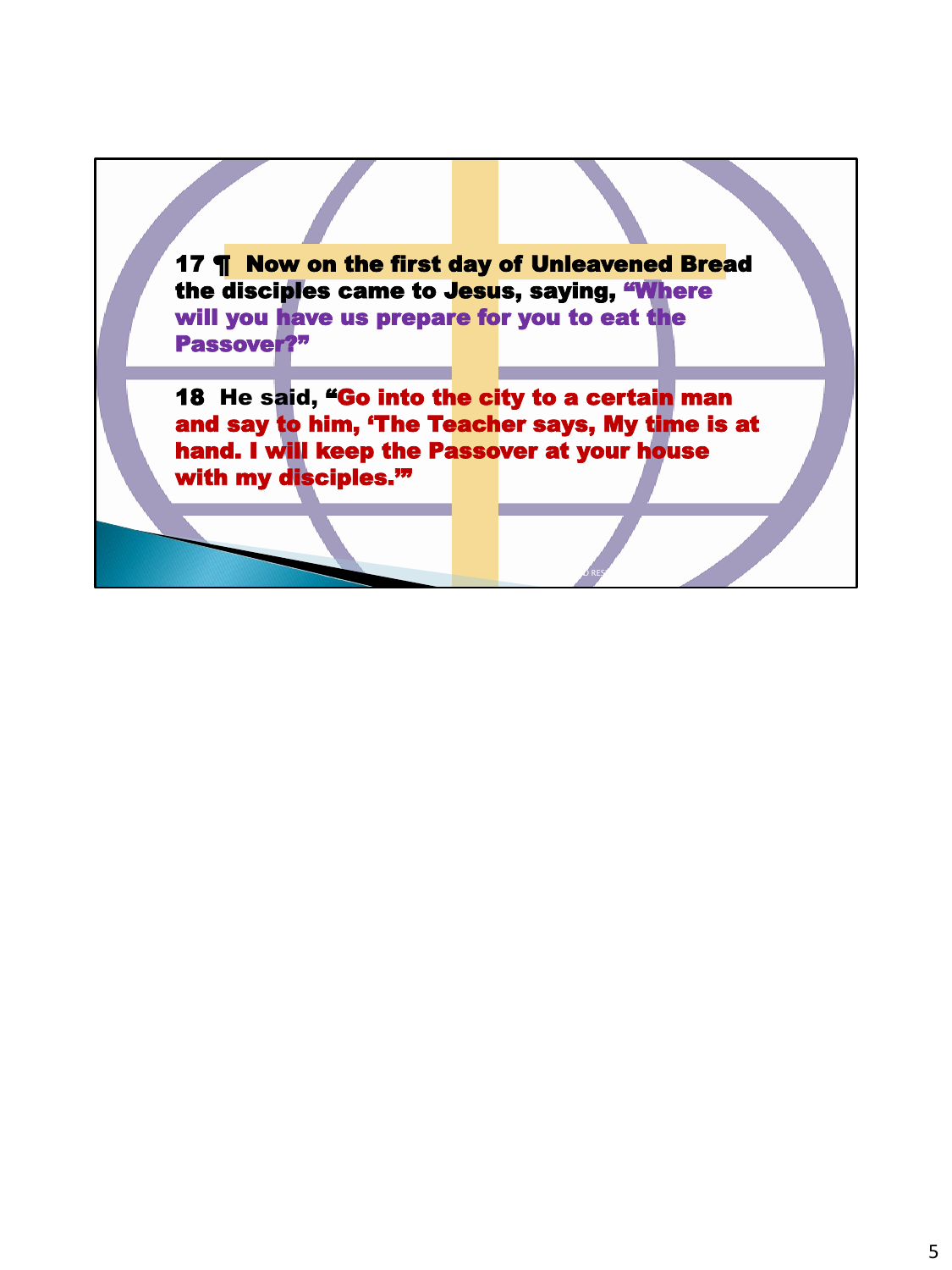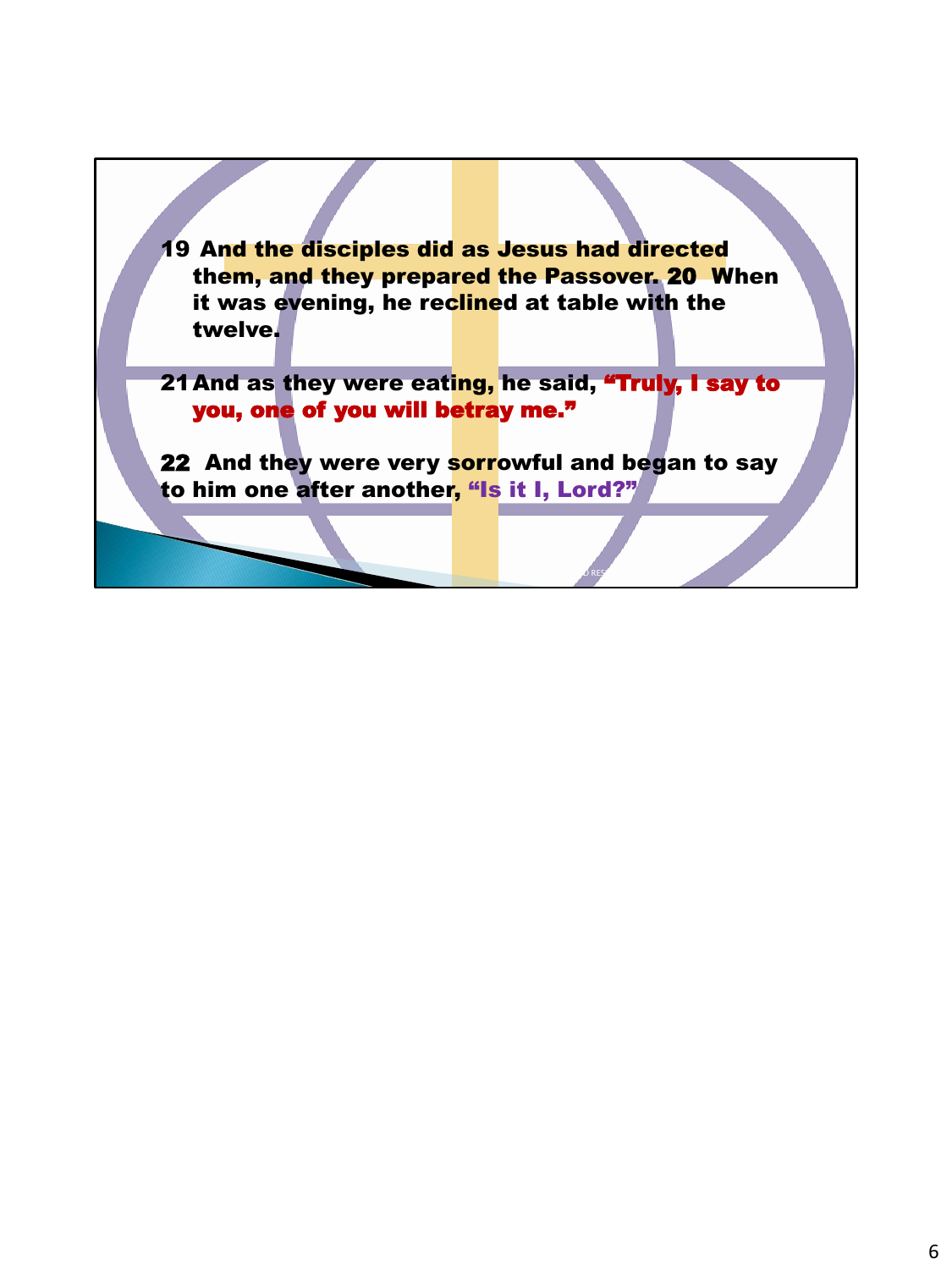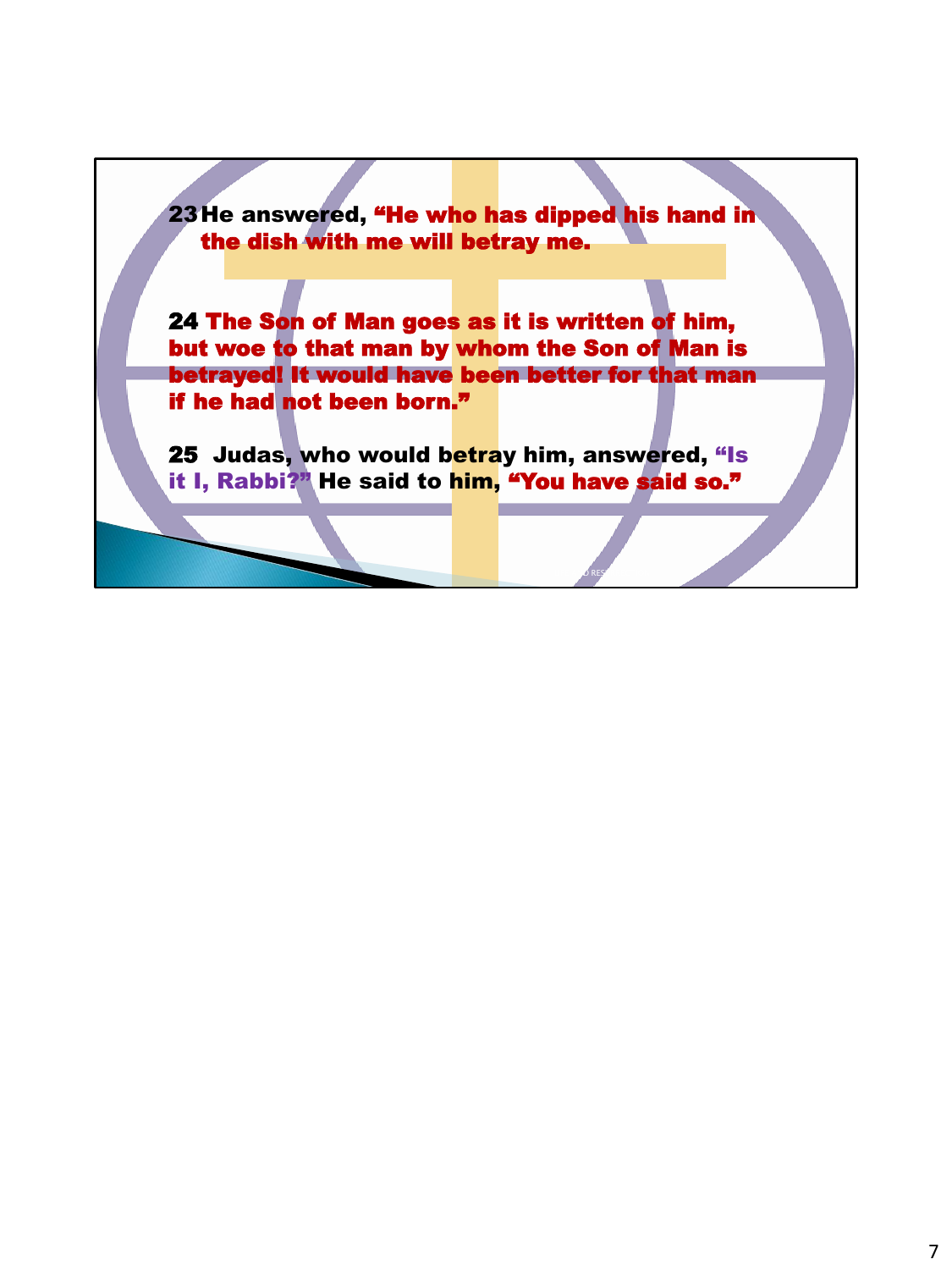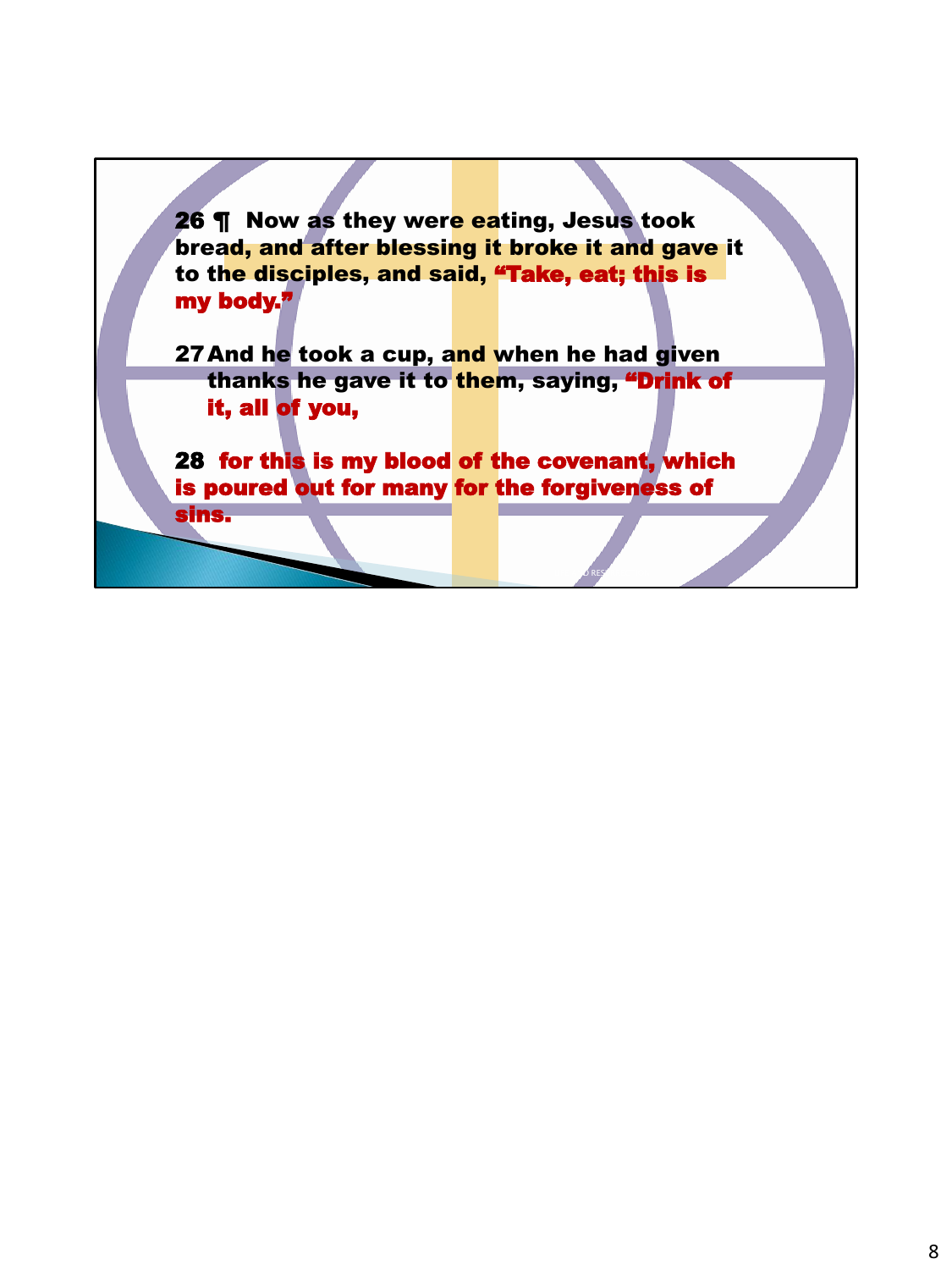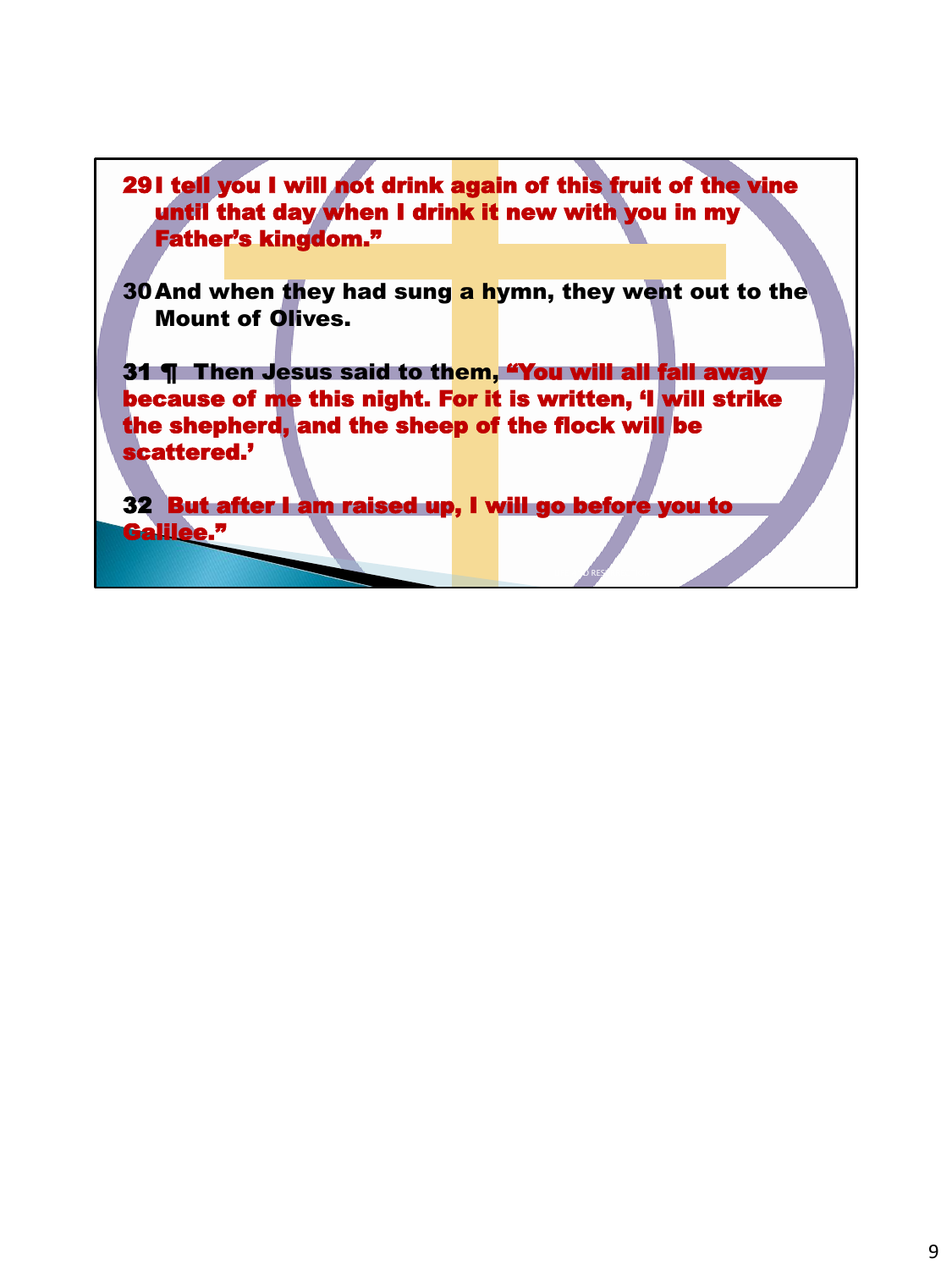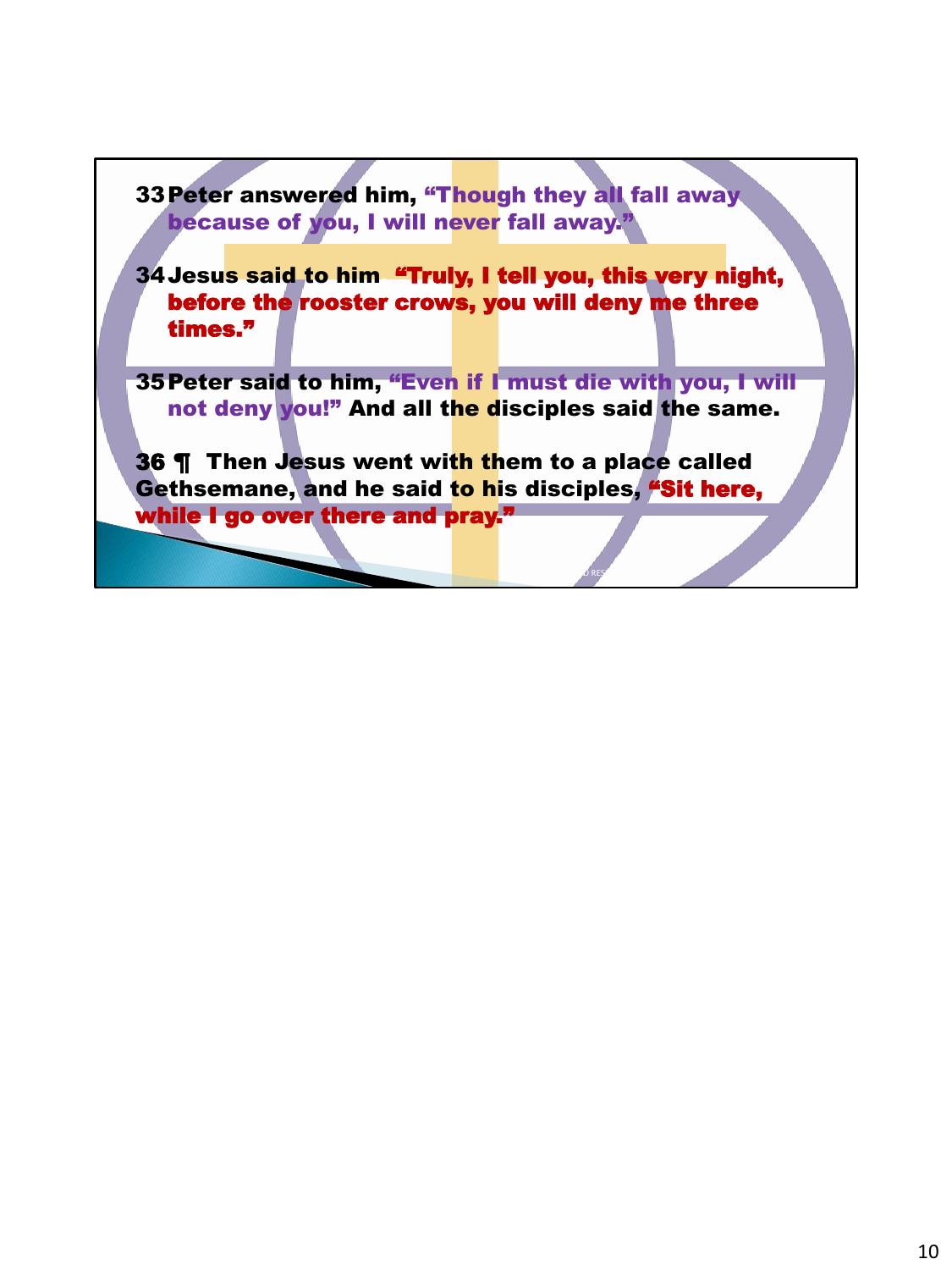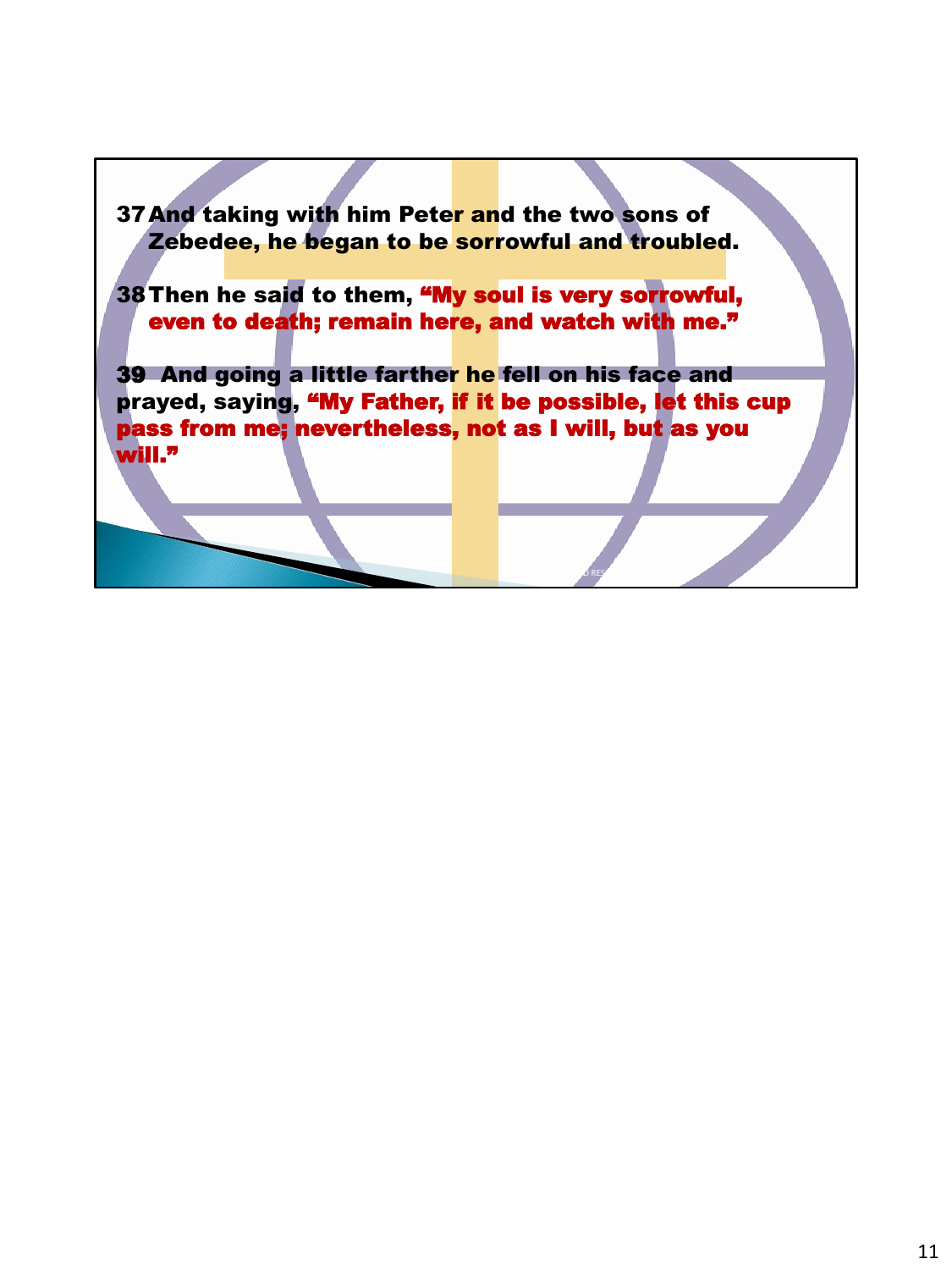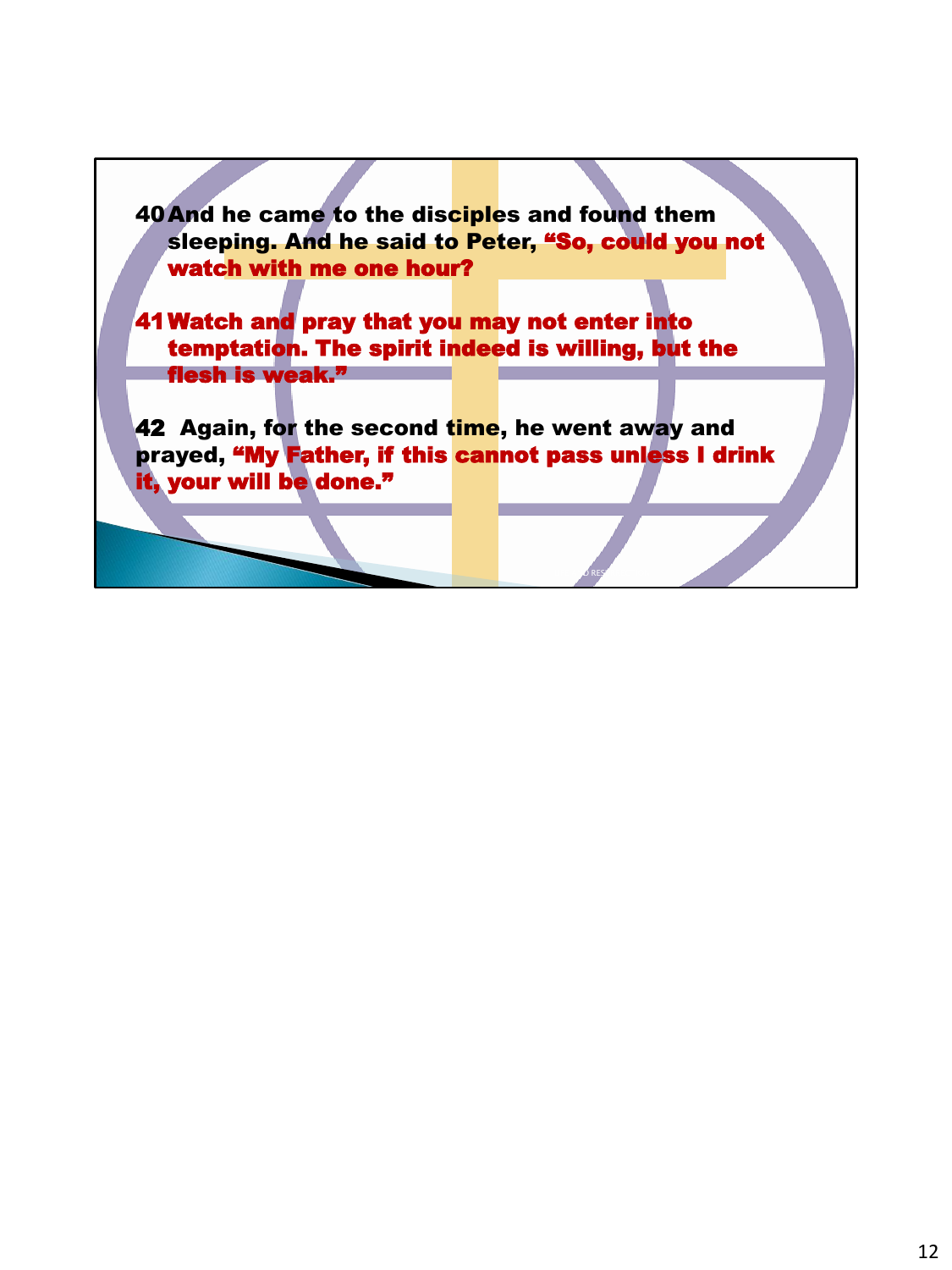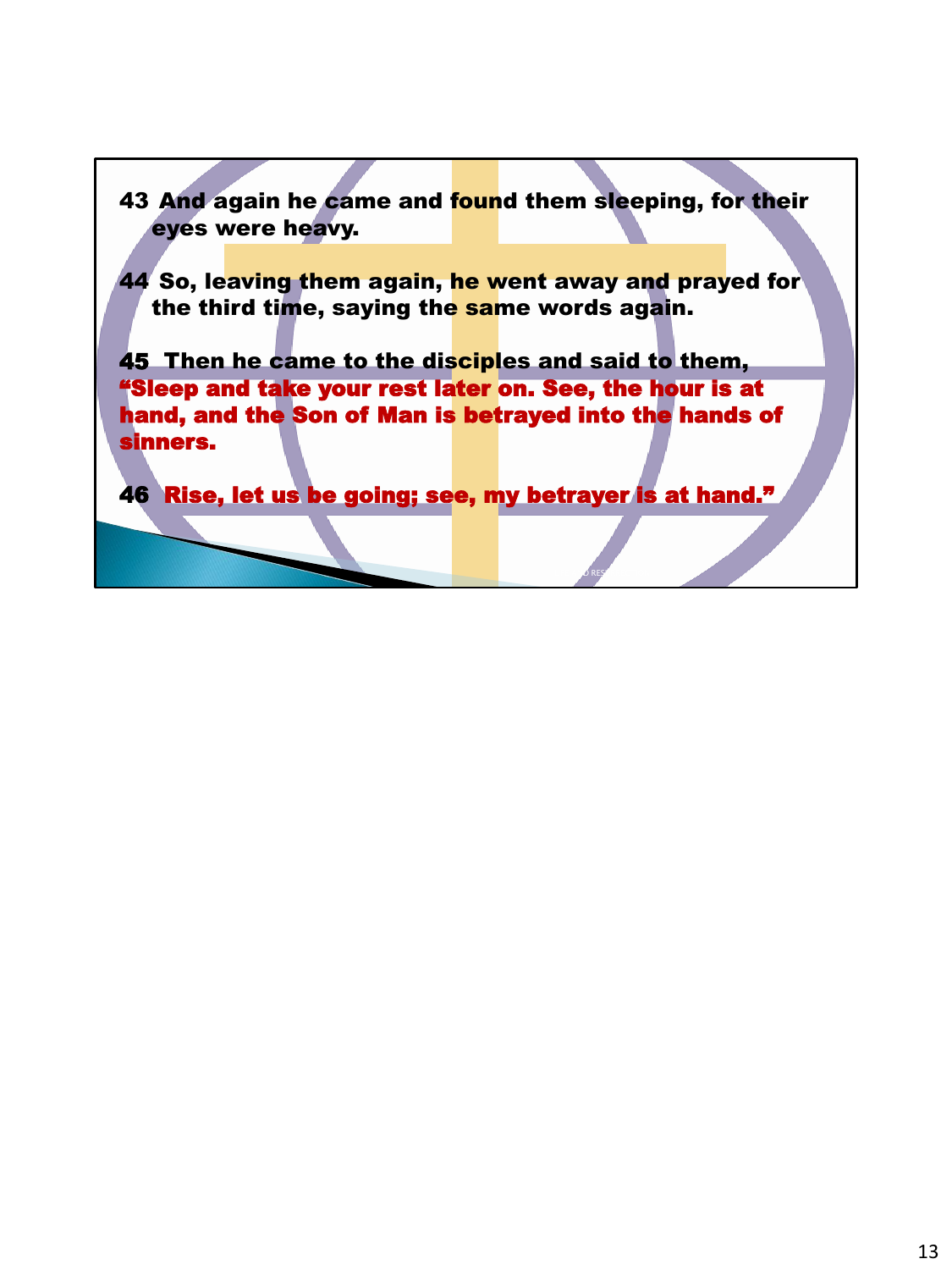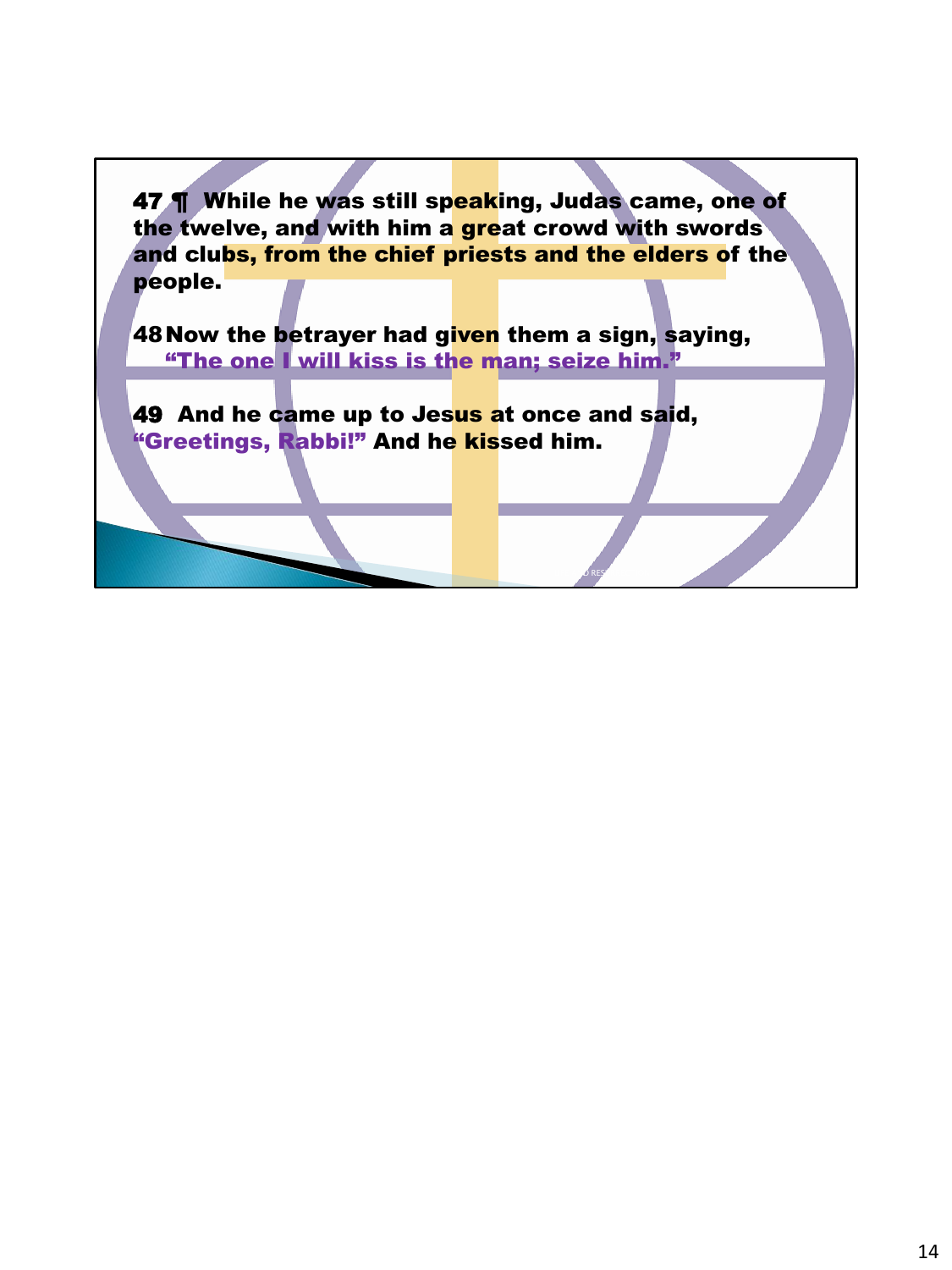▶ 50 Jesus said to him, "Friend, do what you came to do." Then they came up and laid hands on Jesus and seized him.

▸ 51 And behold, one of t<mark>hos</mark>e who were with Jesus stretched out his hand and drew his sword and struck the servant of the high priest and cut off his ear.

▸ 52 Then Jesus said to him, "Put your sword back into its place. For all who take the sword will perish by the sword.

 $CC$  and  $C$  is the set of  $C$  is the set of  $C$  is the set of  $C$  is the set of  $C$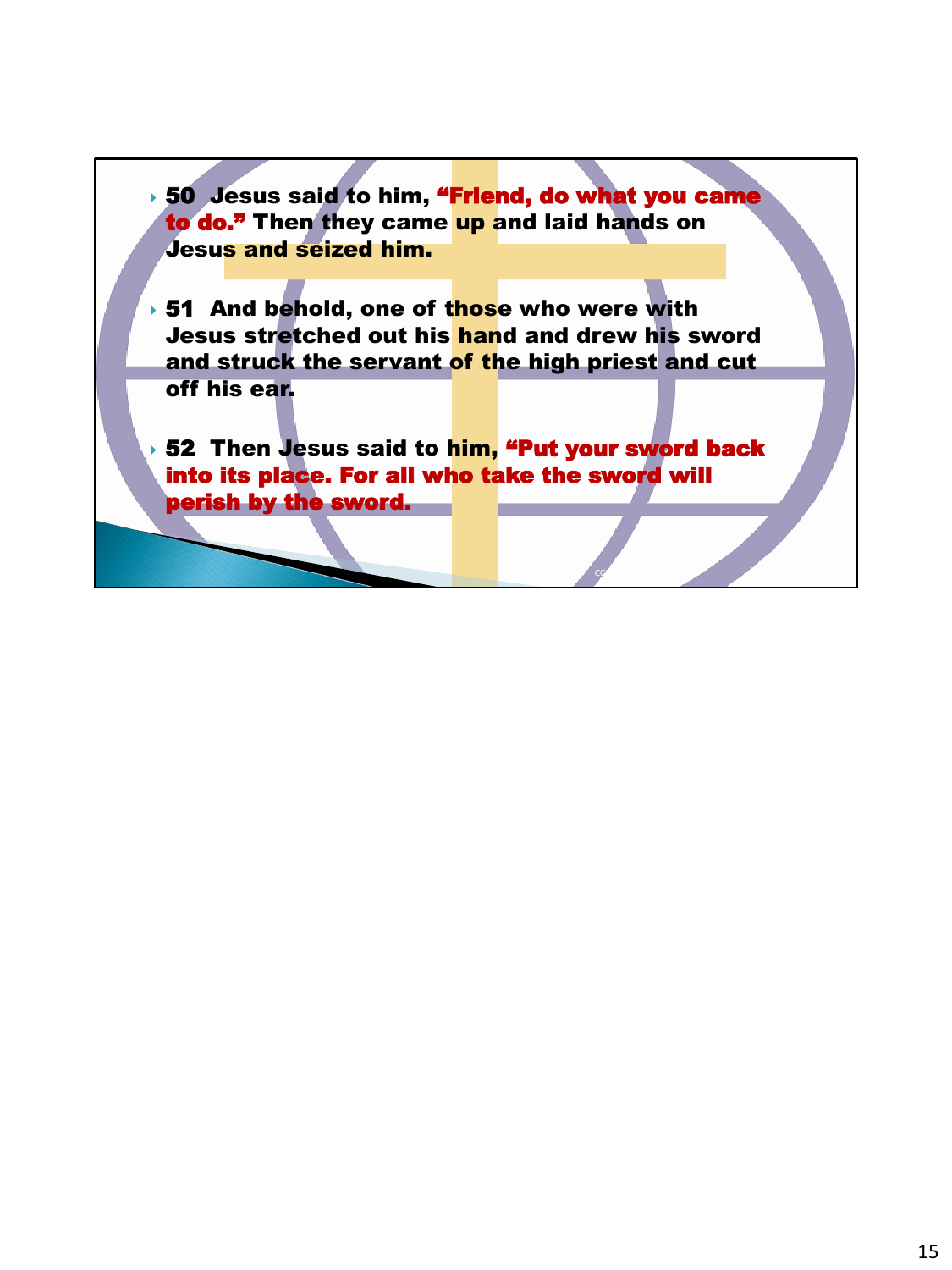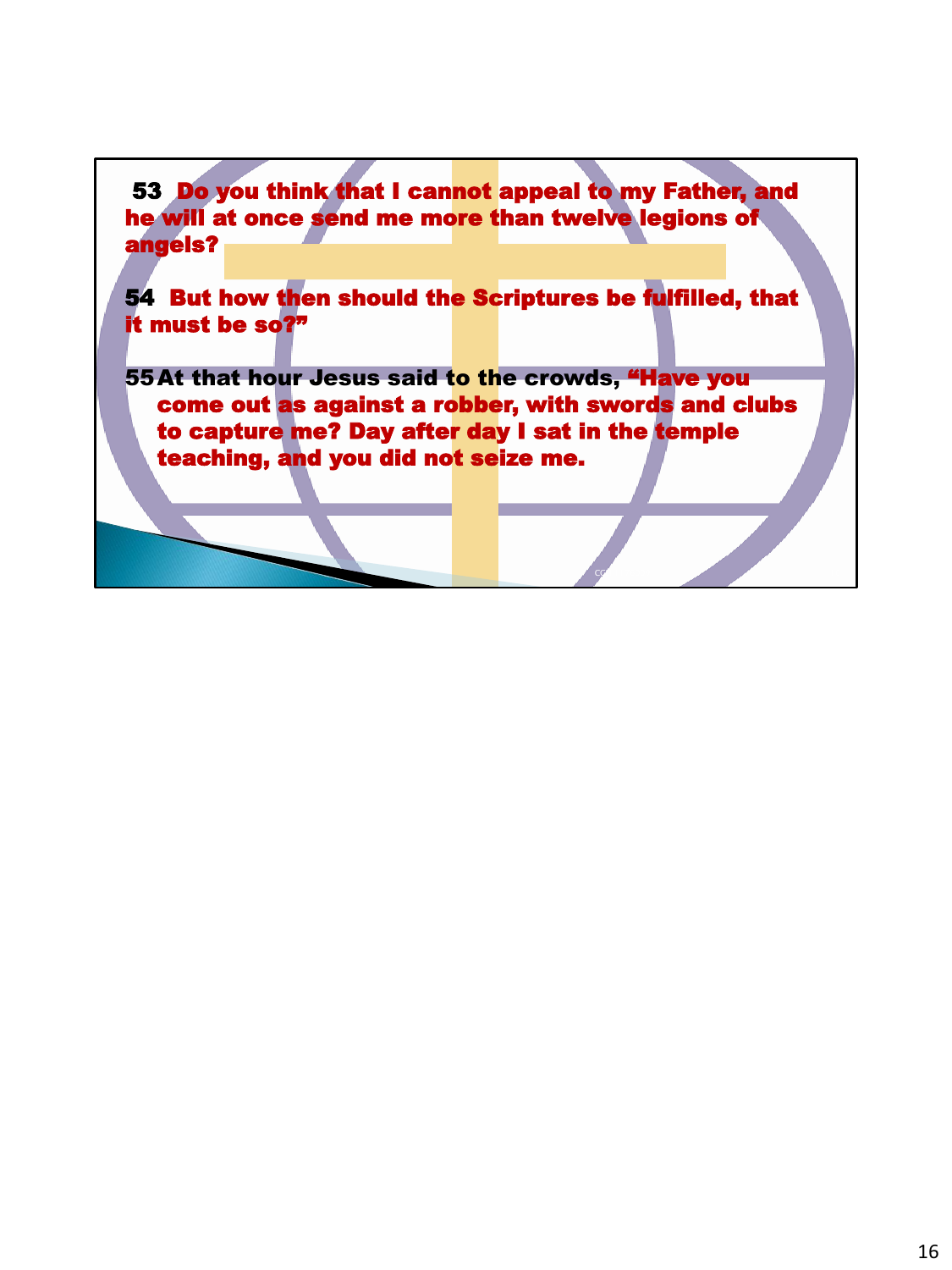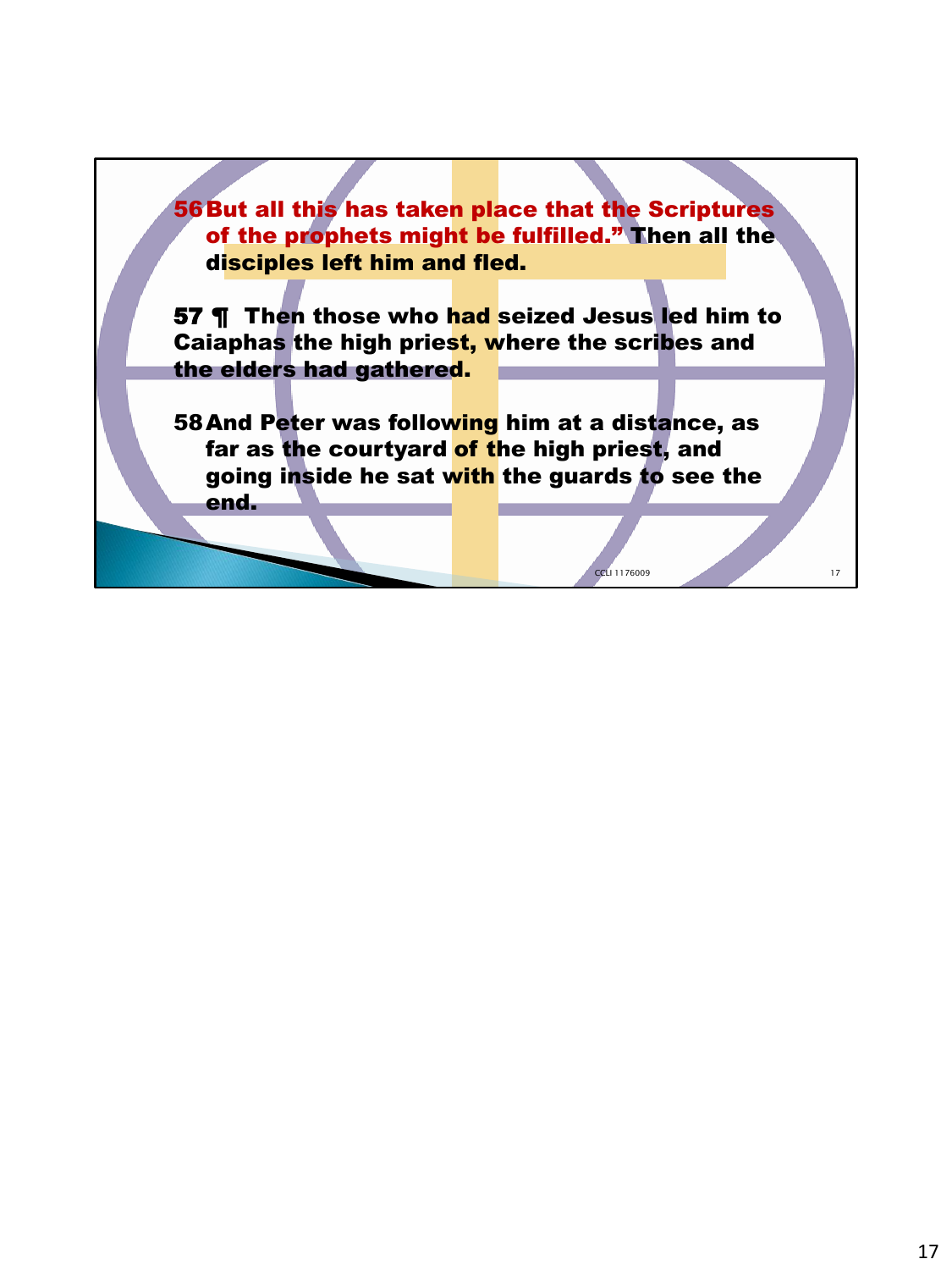59 Now the chief priests and the whole Council were seeking false testimony against Jesus that they might put him to death,

61and said, "This man said, 'I am able to destroy the temple of God, and to rebuild it in three days.'"

62 And the high priest stood up and said, "Have you no answer to make? What is it that these men testify against you?"

**63 But Jesus remained silent. And the high priest** said to him, "I adjure you by the living God, tell us if you are the Christ, the Son of God."

 $CC$  and  $C$  is the set of  $C$  is the set of  $C$  is the set of  $C$  is the set of  $C$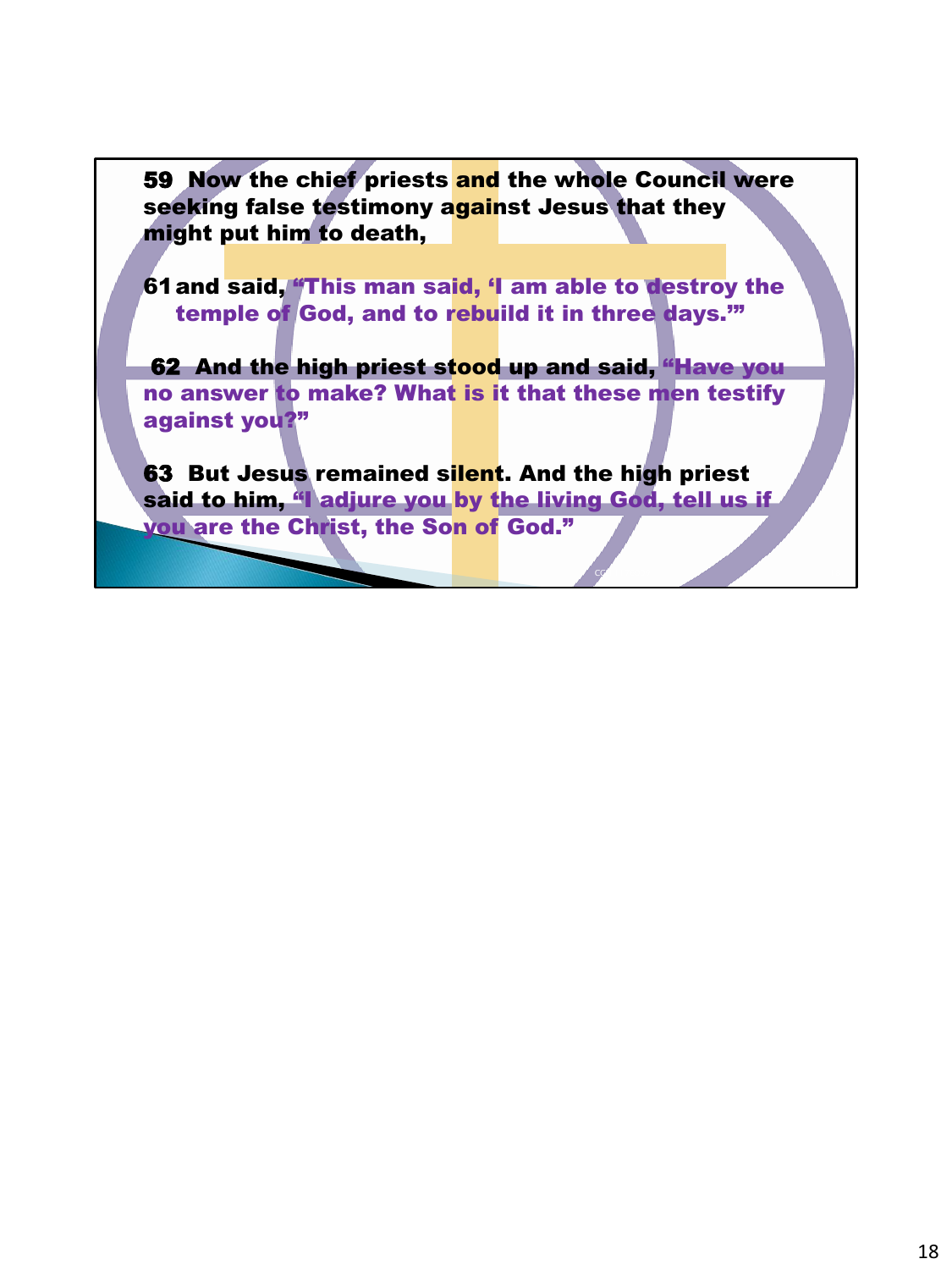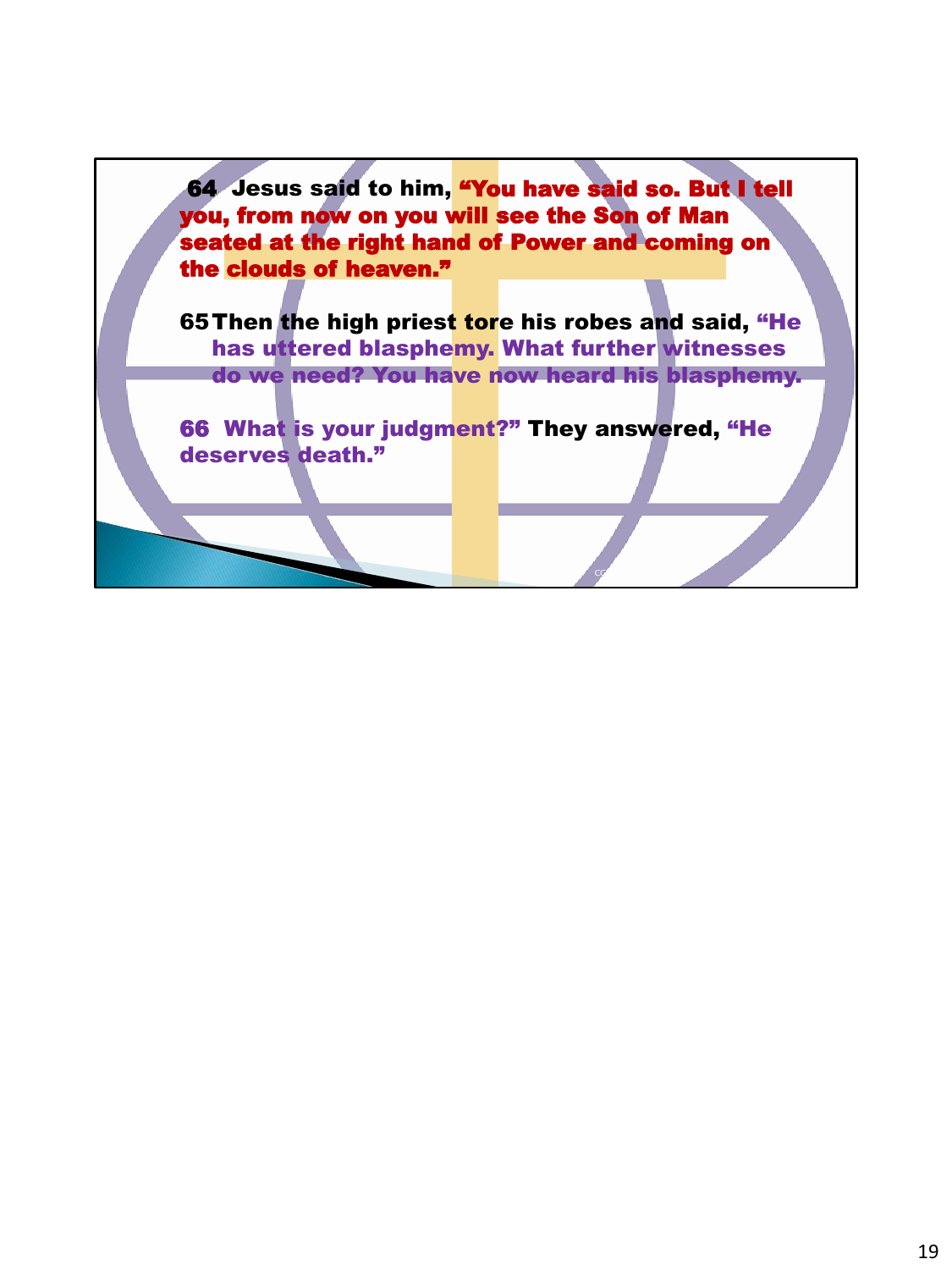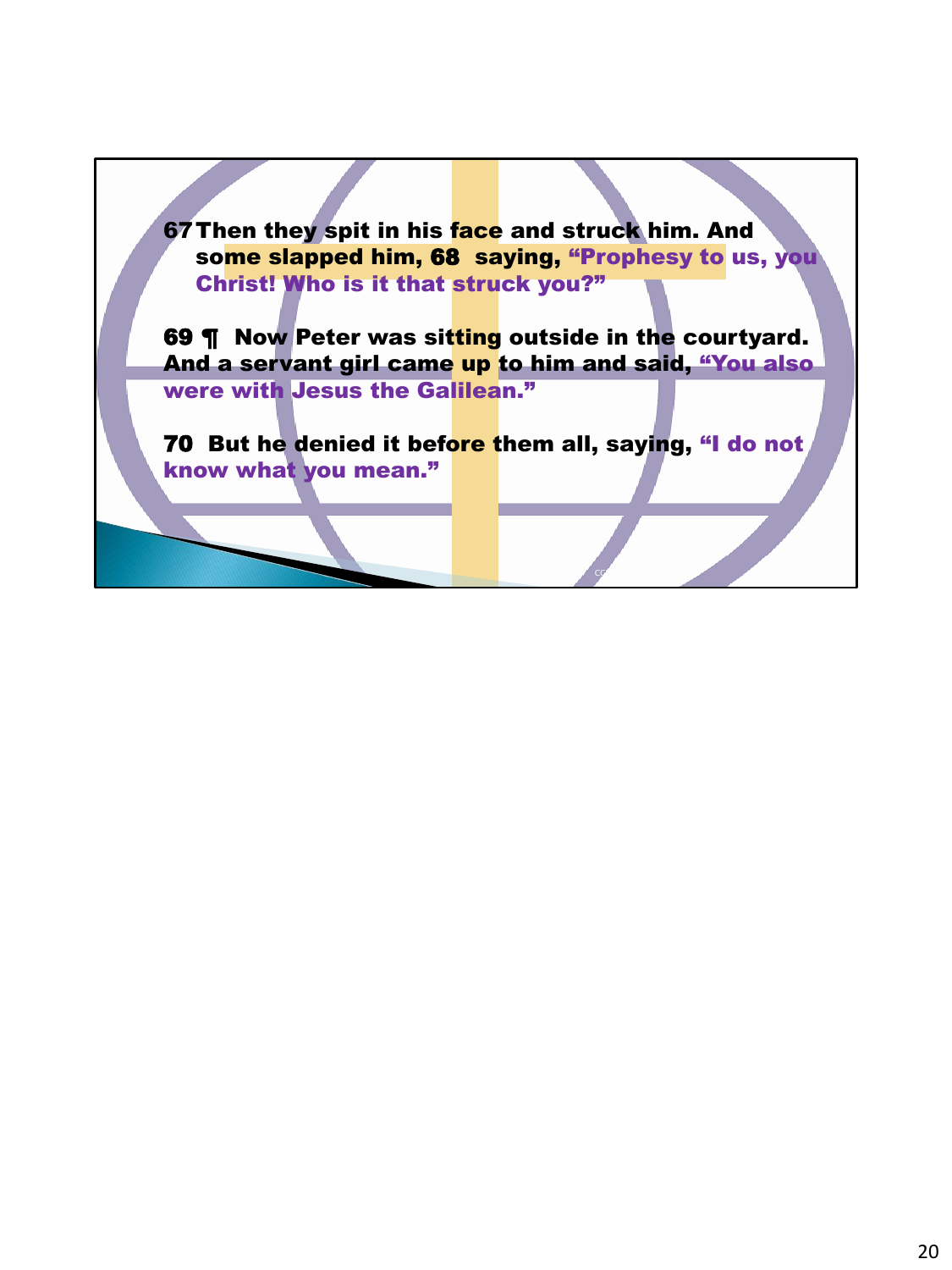71 And when he went out to the entrance, another servant girl saw him, and she said to the bystanders, "This man was with Jesus of Nazareth." 72 And again he denied it with an oath: "I do not know the man." 73 After a little while the bystanders came up and said to Peter, "Certainly you too are one of

them, for your accent betrays you."

 $CC$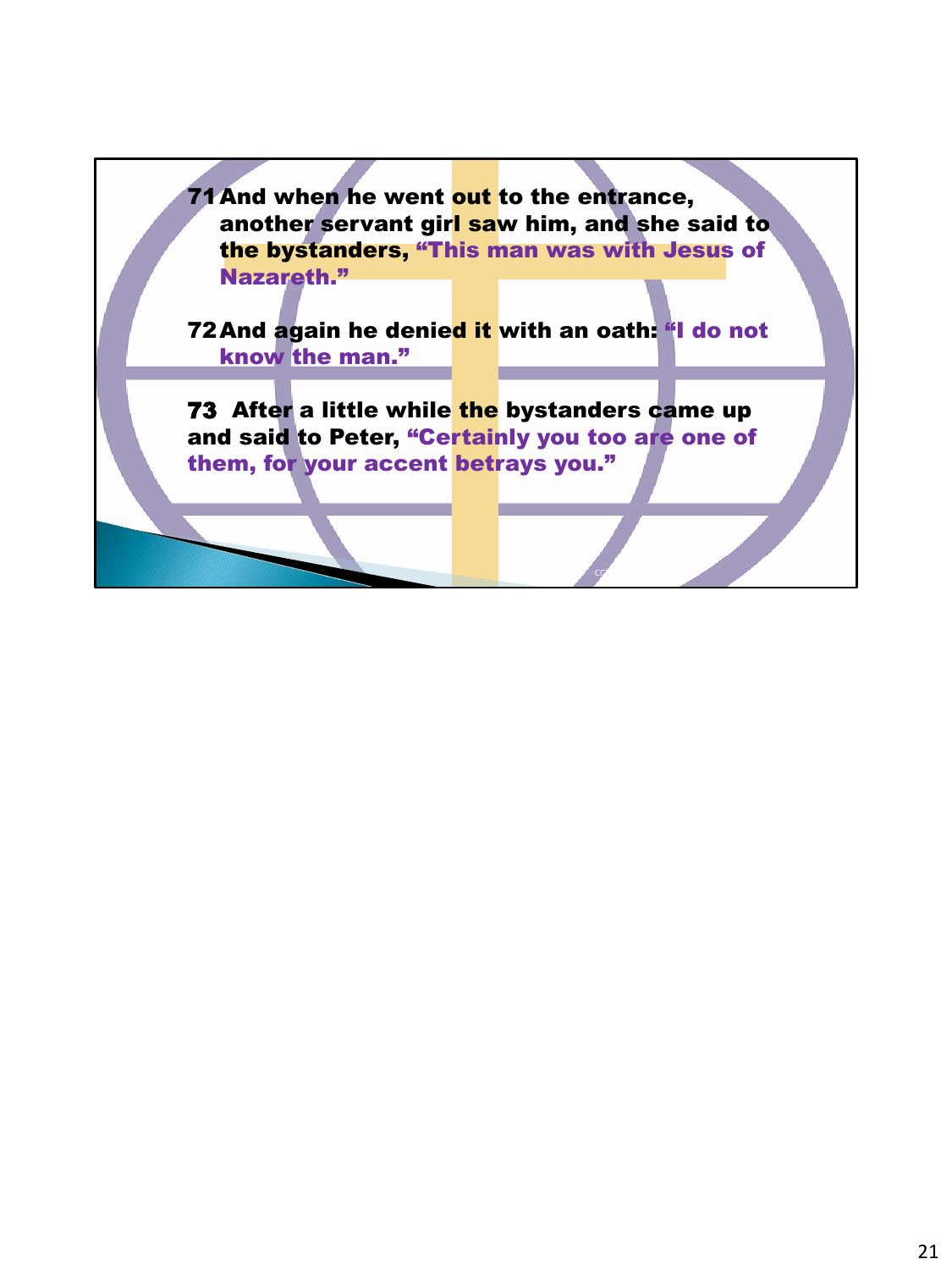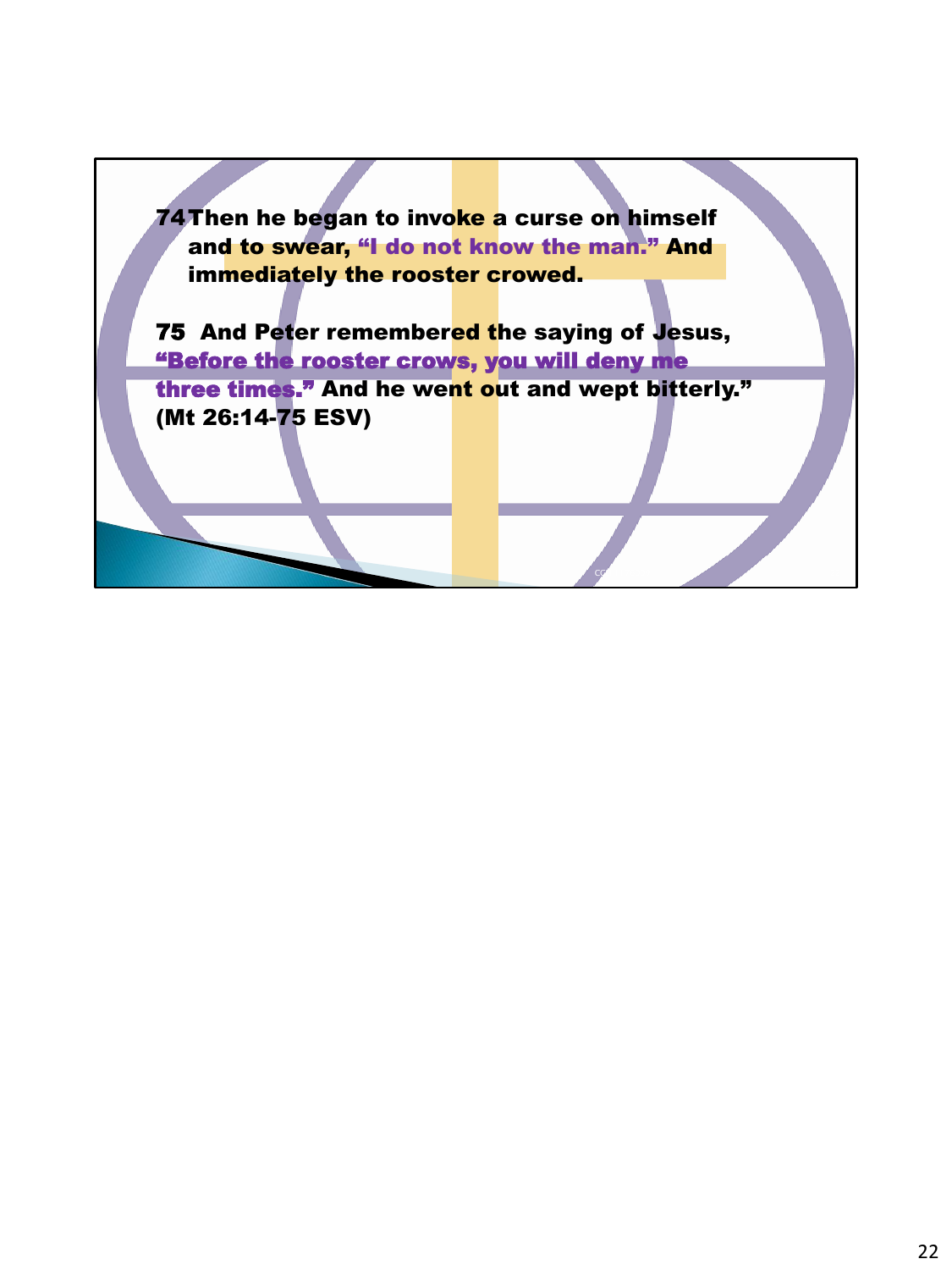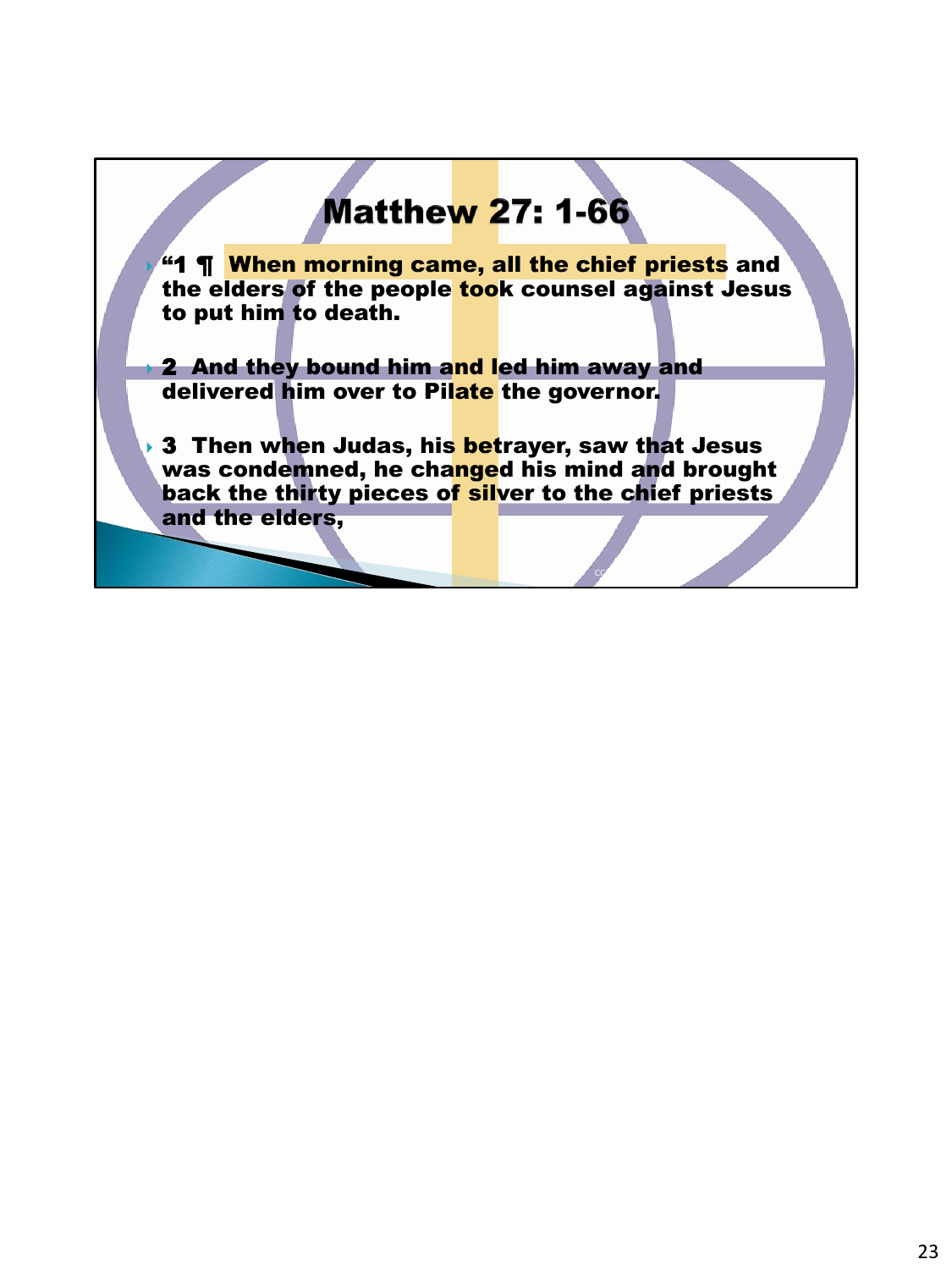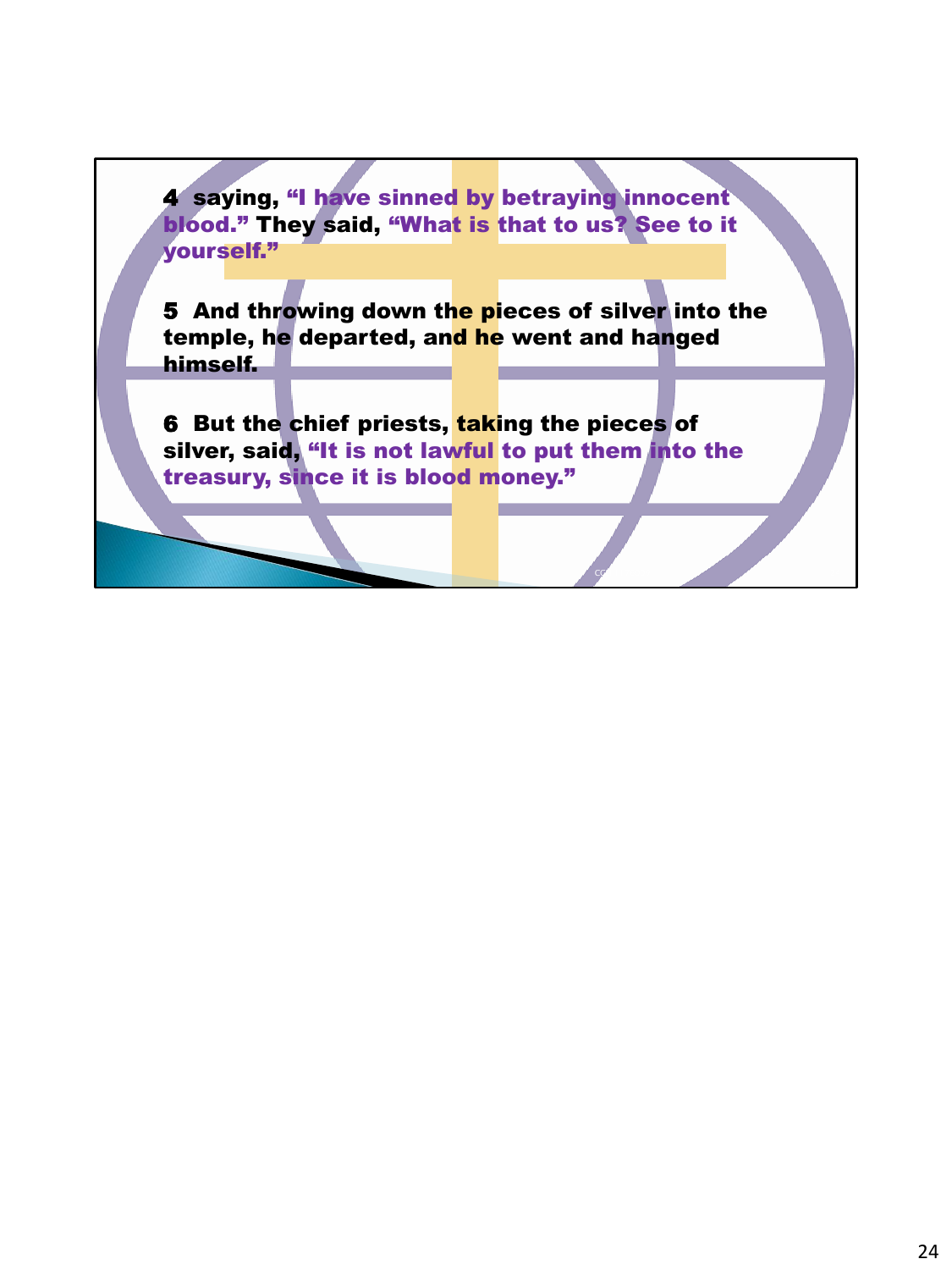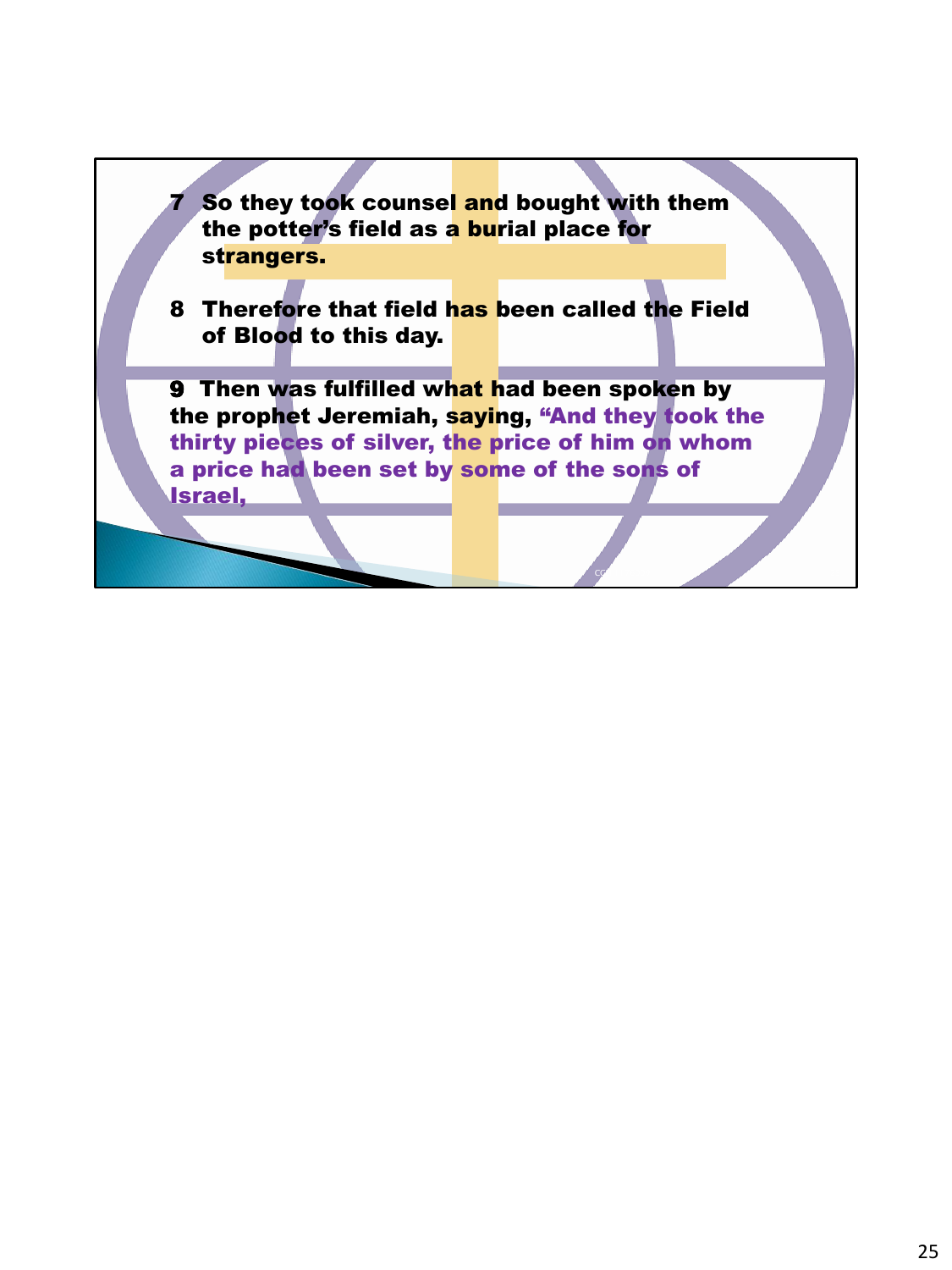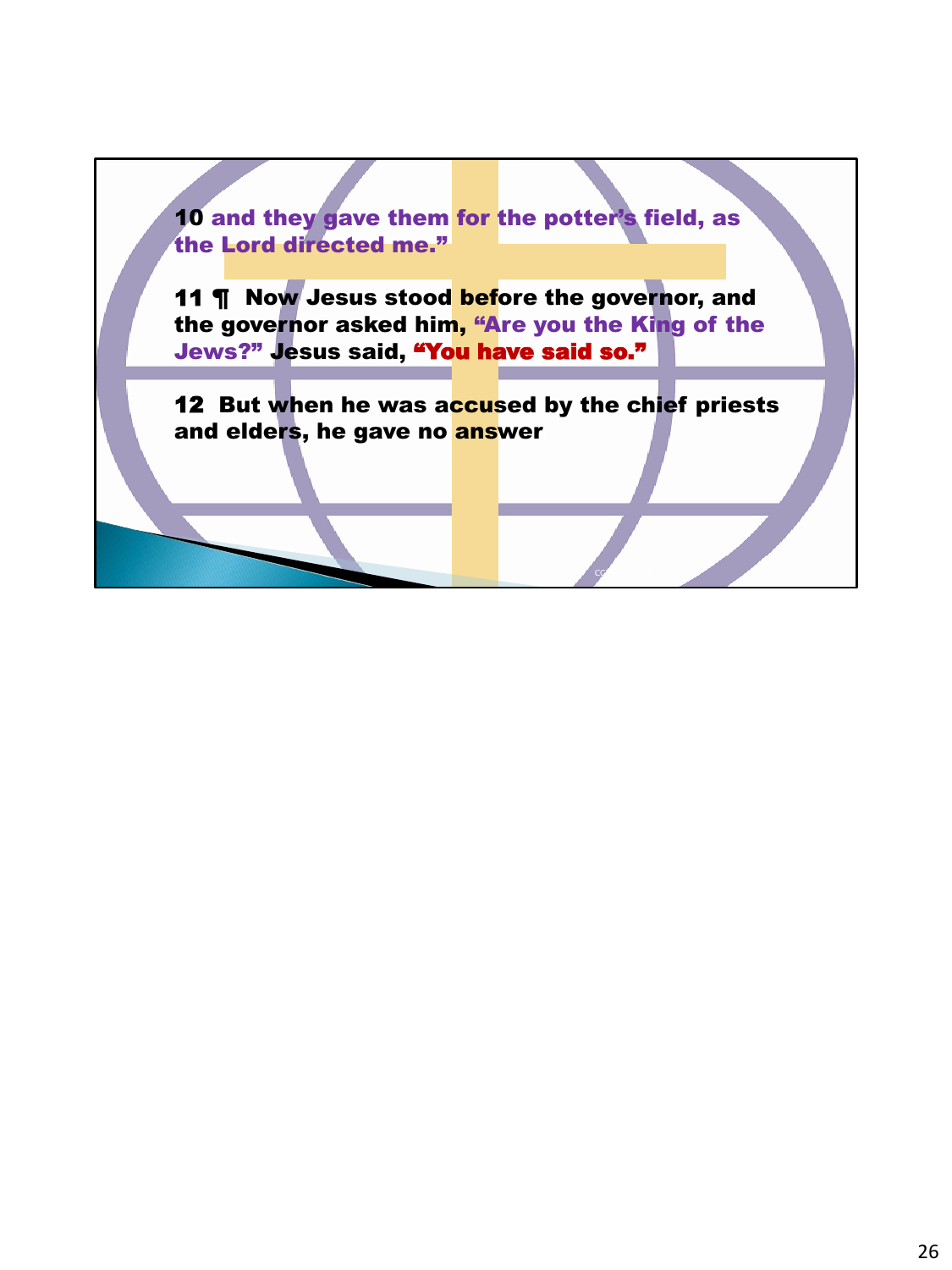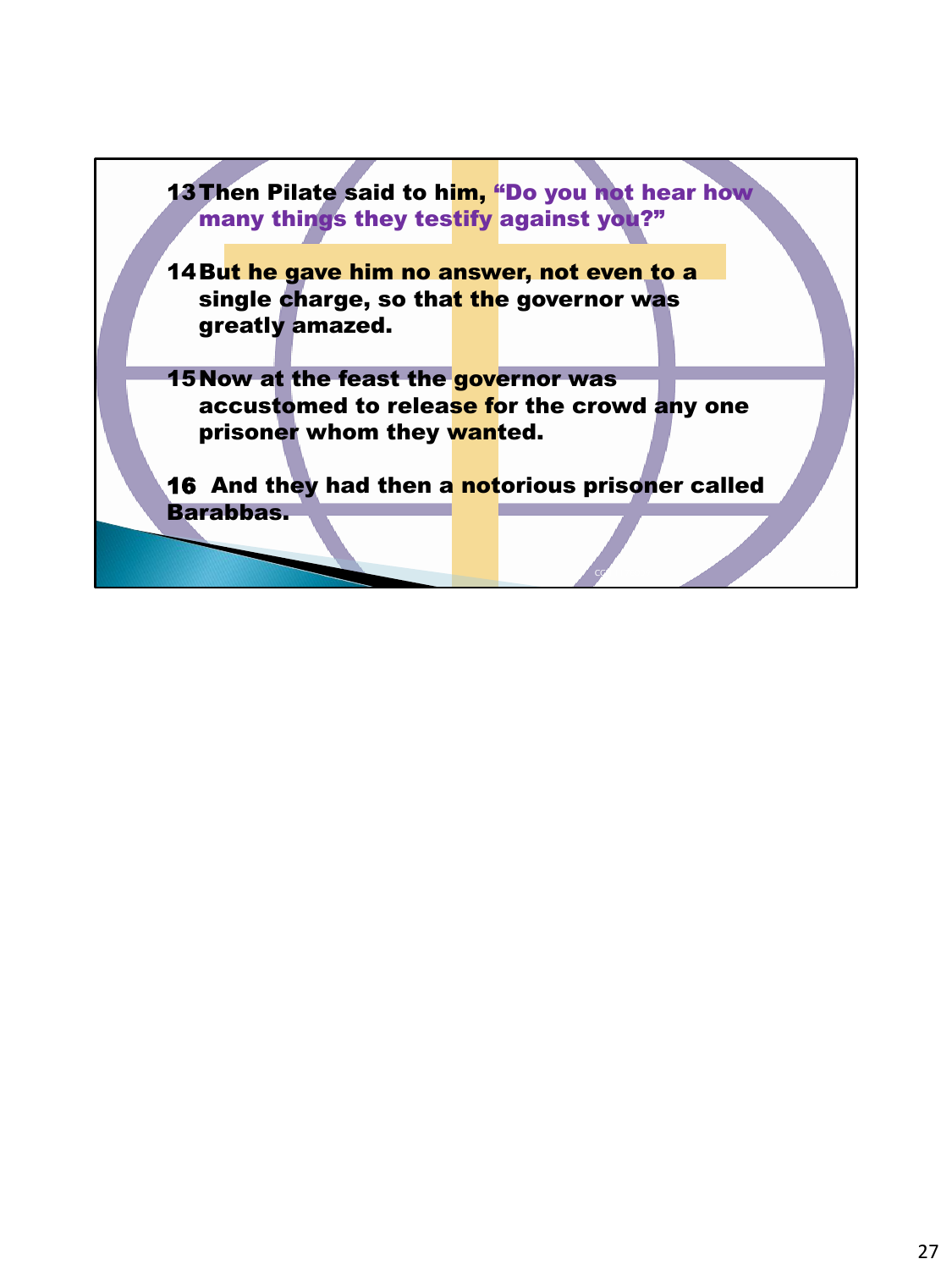17 So when they had gathered, Pilate said to them, "Whom do you want me to release for you: Barabbas, or Jesus who is called Christ?"

18 For he knew that it was out of envy that they had delivered him up.

19 Besides, while he was sitting on the judgment seat, his wife sent word to him, "Have nothing to do with that righteous man, for I have suffered much because of him today in a dream."

CCLI 117609 28009 28009 28009 28009 28009 28009 28009 28009 28009 28009 28009 28009 28009 28009 28009 28009 2800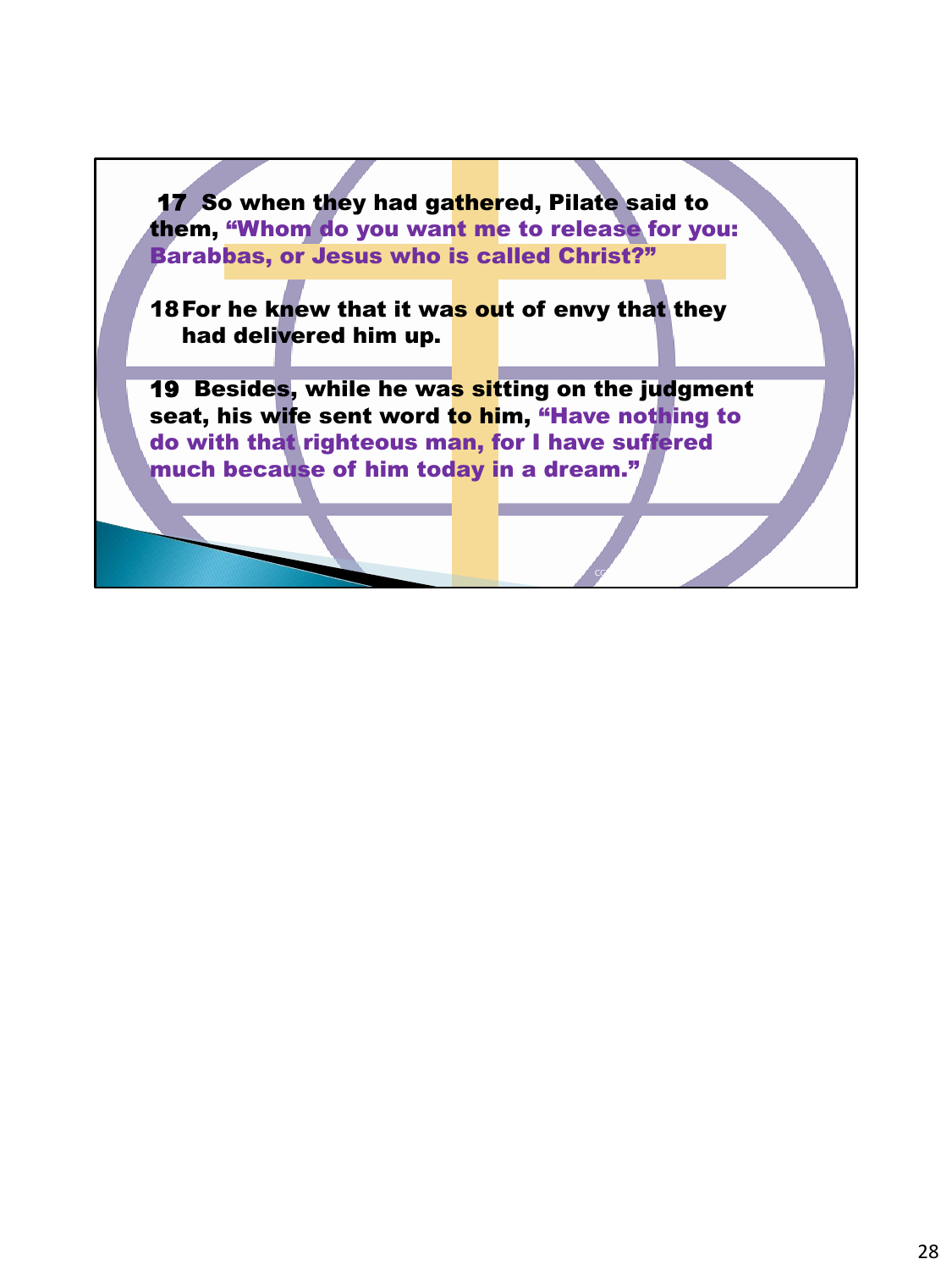

22Pilate said to them, "Then what shall I do with Jesus who is called Christ?" They all said, "Let him be crucified!"

23 And he said, "Why, what evil has he done?" But they shouted all the more, "Let him be crucified!"

 $CC$  and  $C$  is the set of  $C$  is the set of  $C$  is the set of  $C$  is the set of  $C$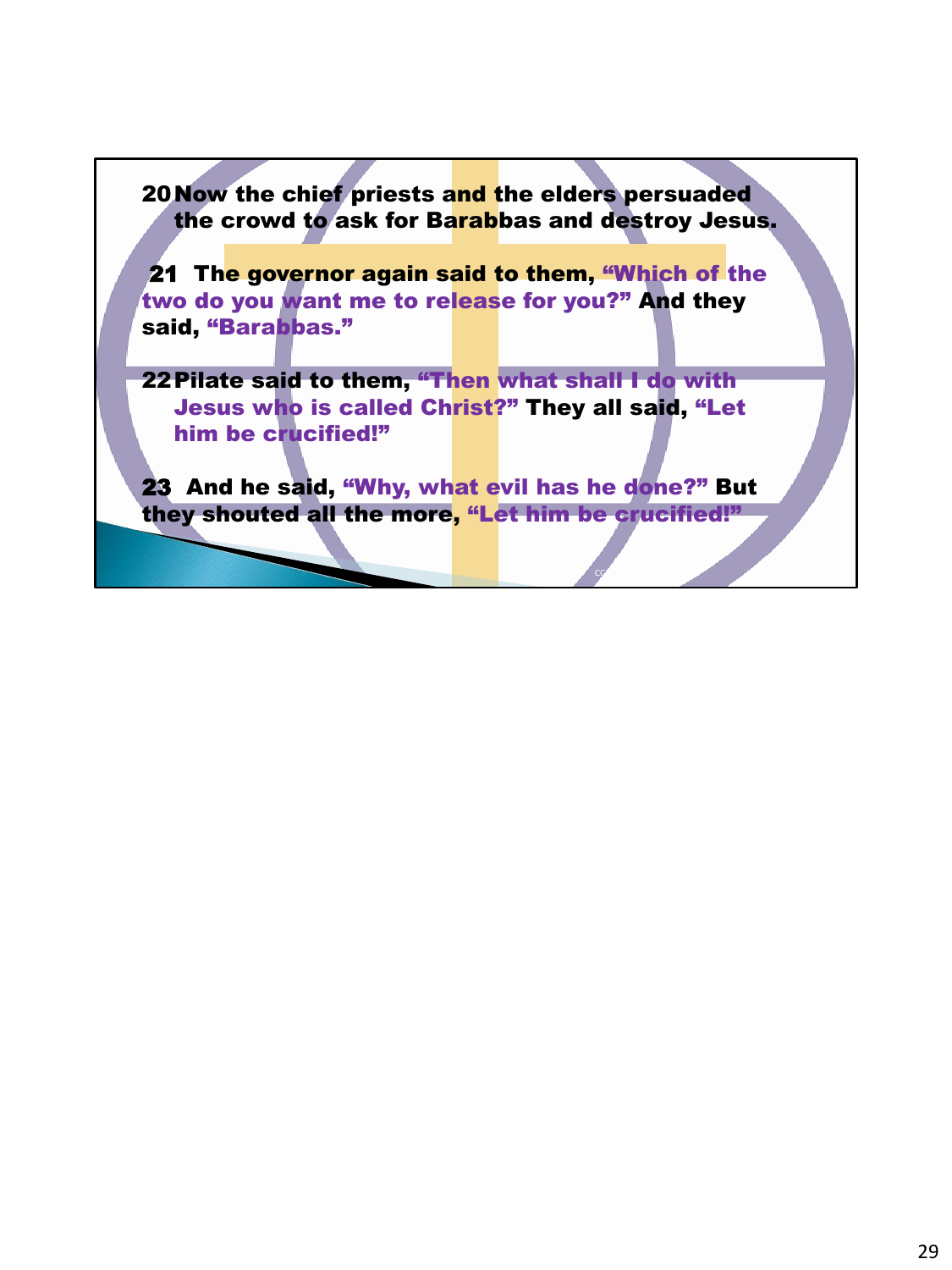24 So when Pilate saw that he was gaining nothing, but rather that a riot was beginning, he took water and washed his hands before the crowd, saying, "I am innocent of this man's blood; see to it yourselves."

25 And all the people answered, "His blood be on us and on our children!"

26 ¶ Then he released for them Barabbas, and having scourged Jesus, delivered him to be crucified.

 $CC$  and  $C$  is the set of  $C$  is the set of  $C$  is the set of  $C$  is the set of  $C$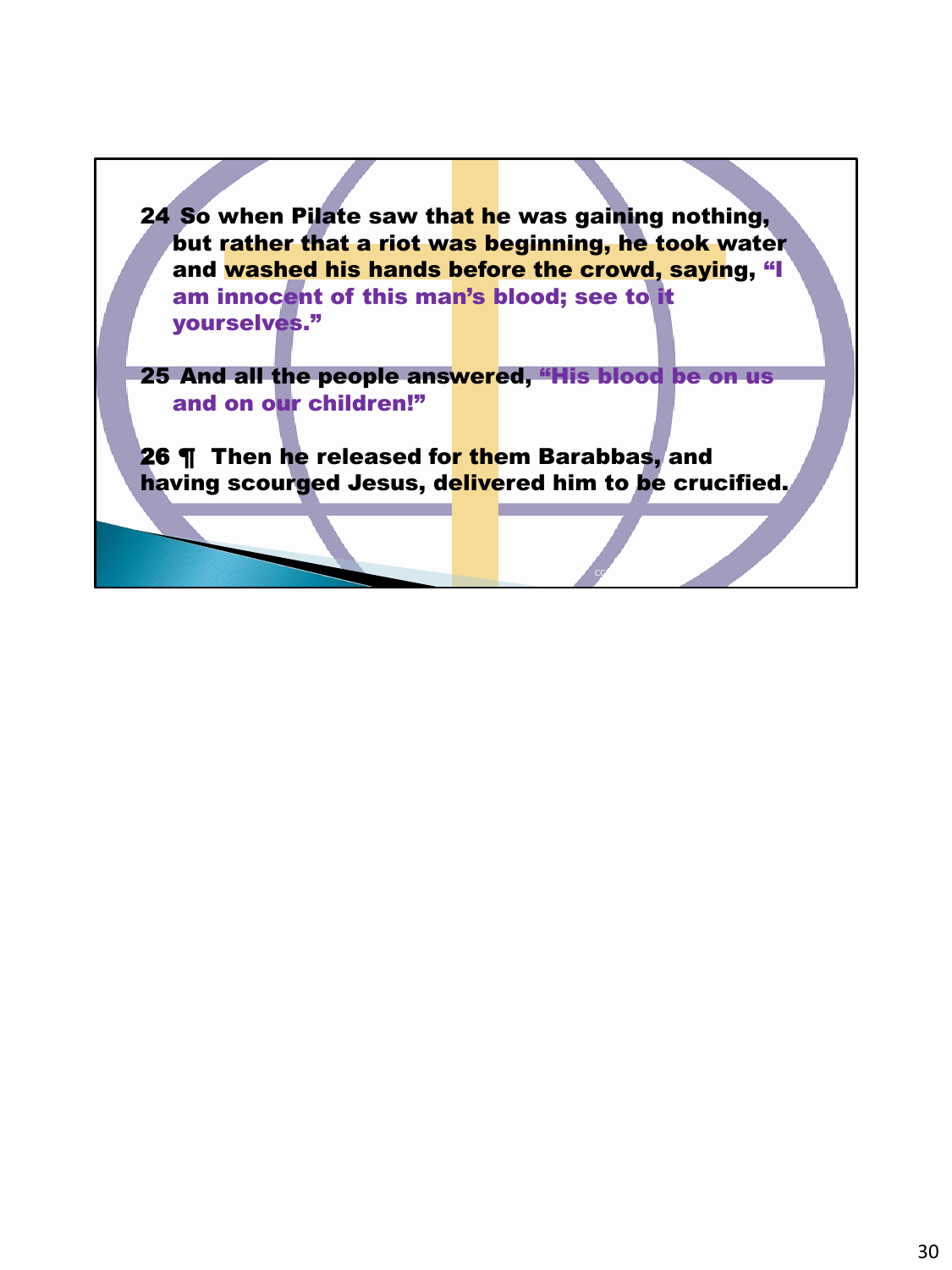27 Then the soldiers of the governor took Jesus into the governor's headquarters, and they gathered the whole battalion before him.

28 And they stripped him and put a scarlet robe on him,

29and twisting together a crown of thorns, they put it on his head and put a reed in his right hand. And kneeling before him, they mocked him, saying, "Hail, King of the Jews!"

30 And they spit on him and took the reed and struck him on the head.

 $CC$  and  $C$  is the set of  $C$  in  $C$  is the set of  $C$  is the set of  $C$  is the set of  $C$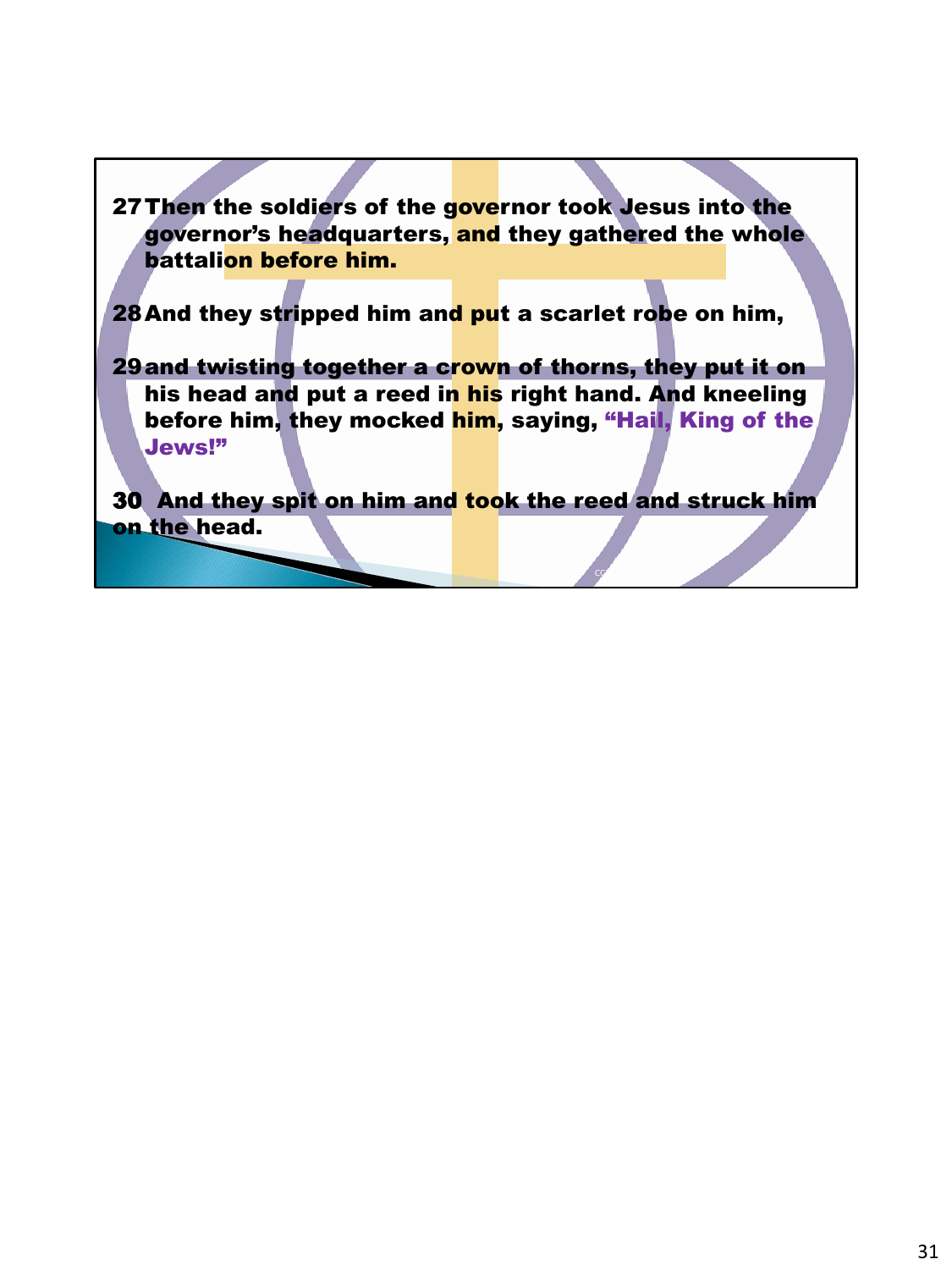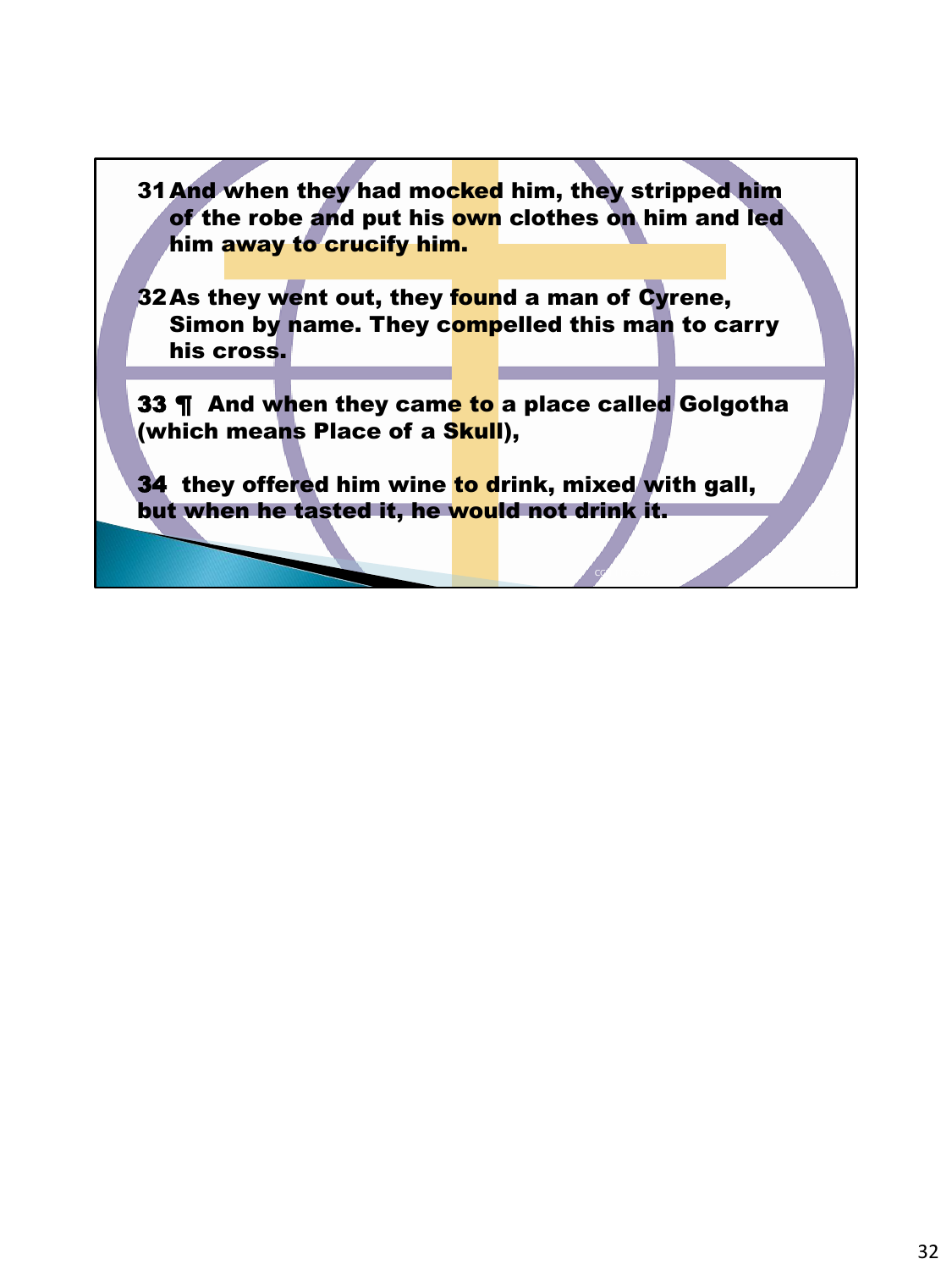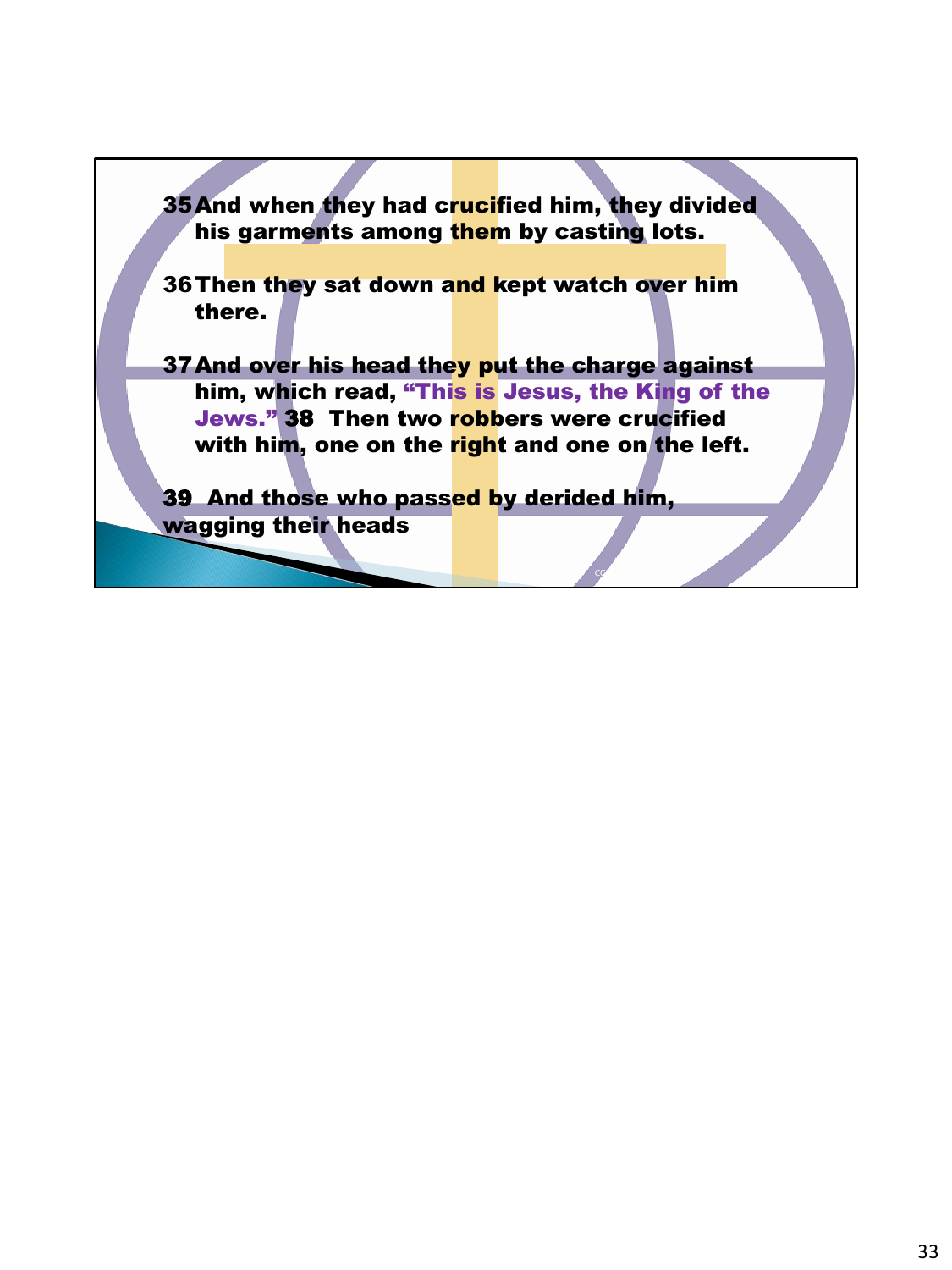40and saying, "You who would destroy the temple and rebuild it in three days, save yourself! If you are the Son of God, come down from the cross."

41 So also the chief priests, with the scribes and elders, mocked him, saying,

42 "He saved others; he cannot save himself. He is the King of Israel; let him come down now from the cross, and we will believe in him.

43 He trusts in God; let God deliver him now, if he desires him. For he said, 'I am the Son of God."

 $CC$  and  $C$  is the set of  $C$  in  $C$  is the set of  $C$  is the set of  $C$  is the set of  $C$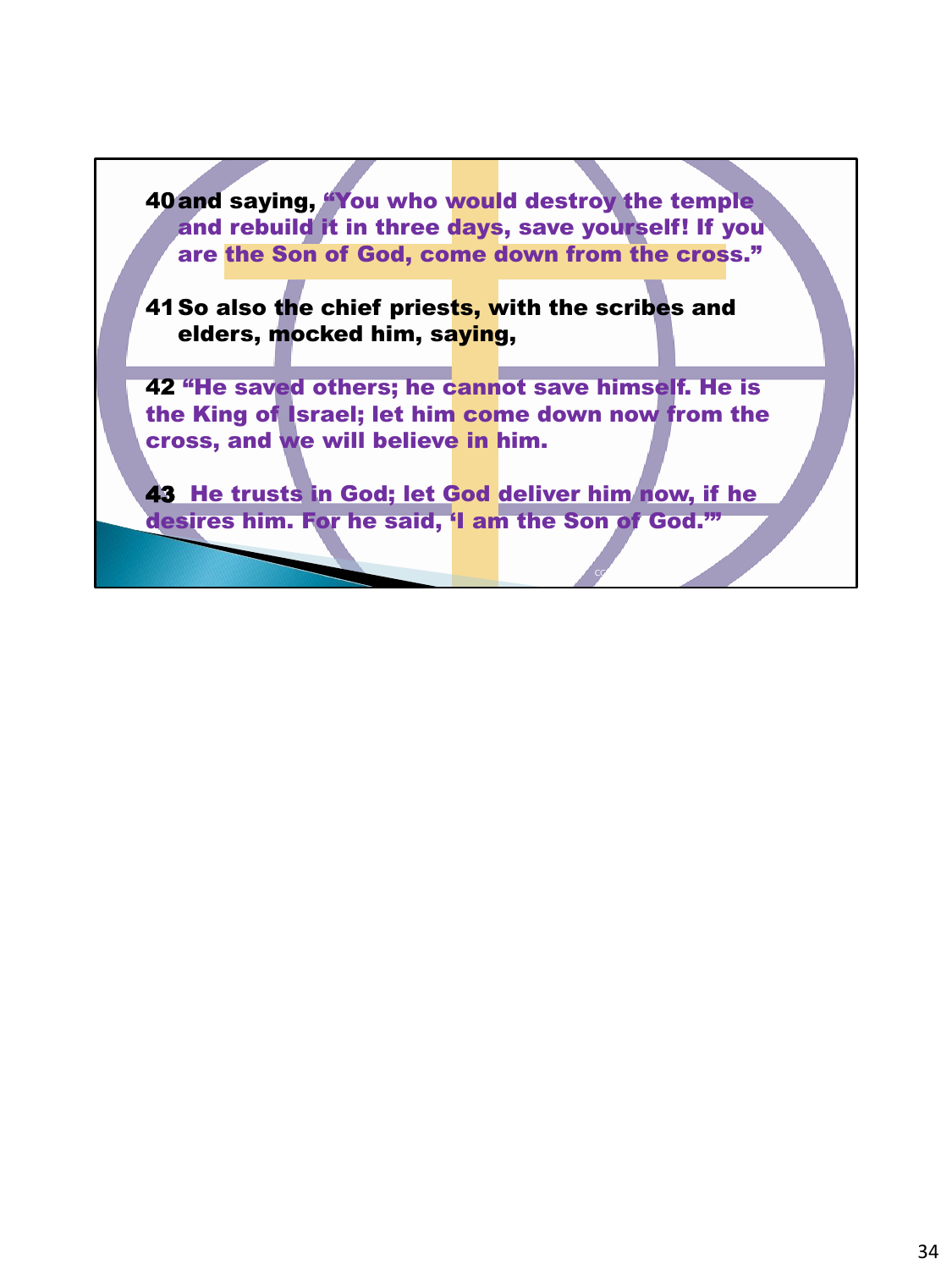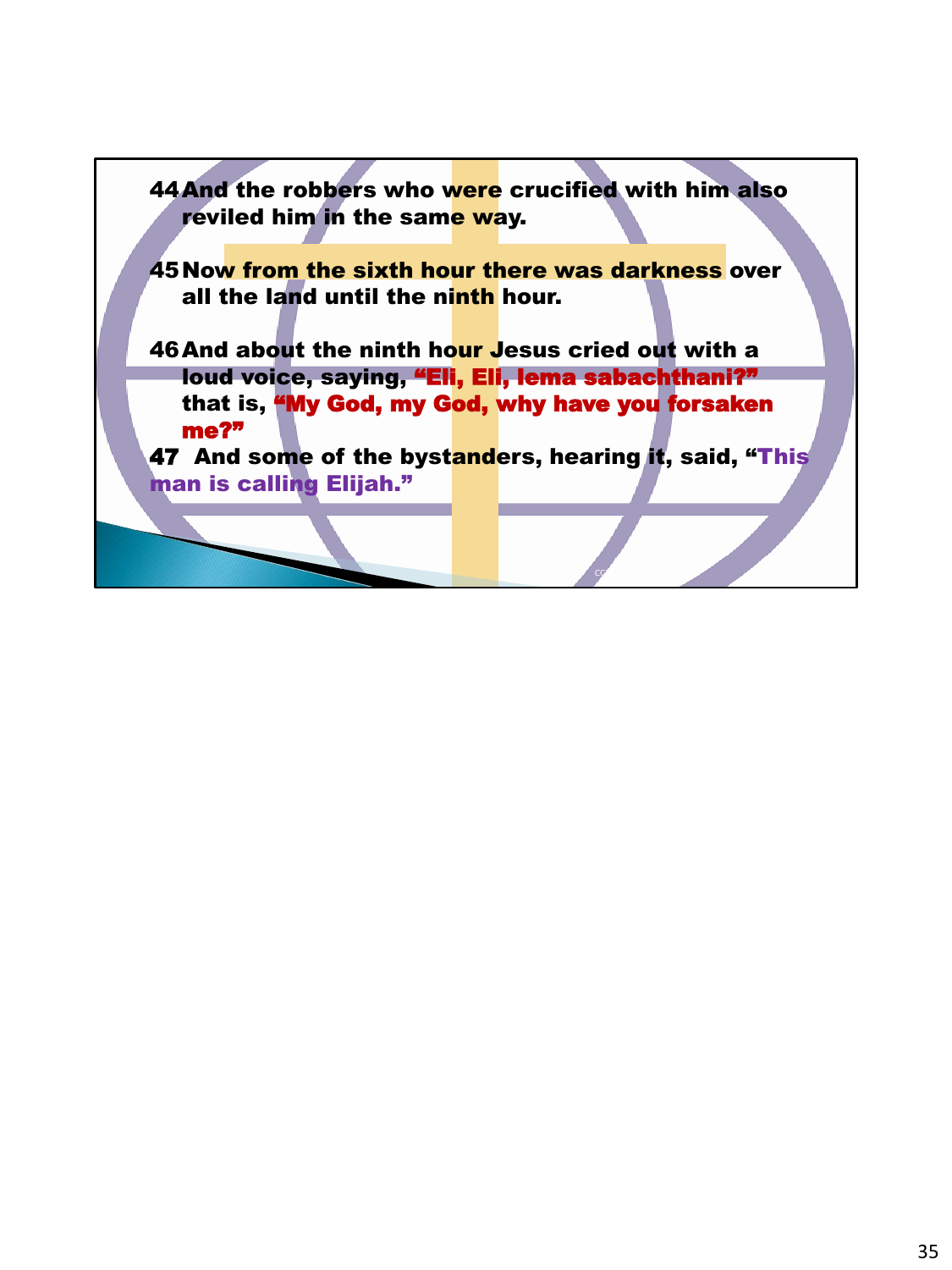48 And one of them at once ran and took a sponge, filled it with sour wine, and put it on a reed and gave it to him to drink.

49But the others said, "Wait, let us see whether Elijah will come to save him."

50 **¶** And Jesus cried out again with a loud voice and yielded up his spirit.

51 And behold, the curtain of the temple was torn in two, from top to bottom. And the earth shook, and the rocks were split.

CCLI 117609 36009 36009 36009 36009 36009 36009 36009 36009 36009 36009 36009 36009 36009 36009 36009 36009 3600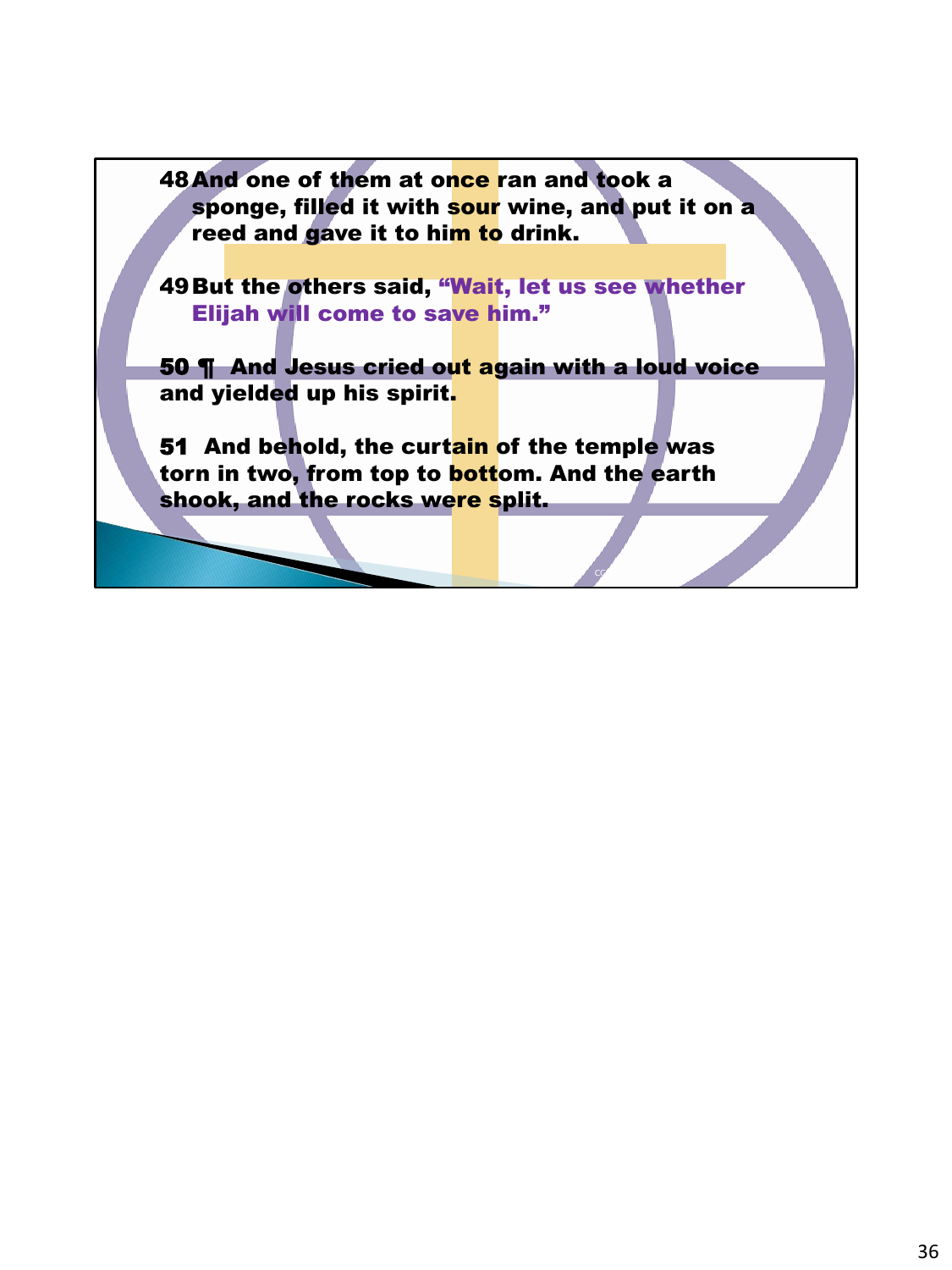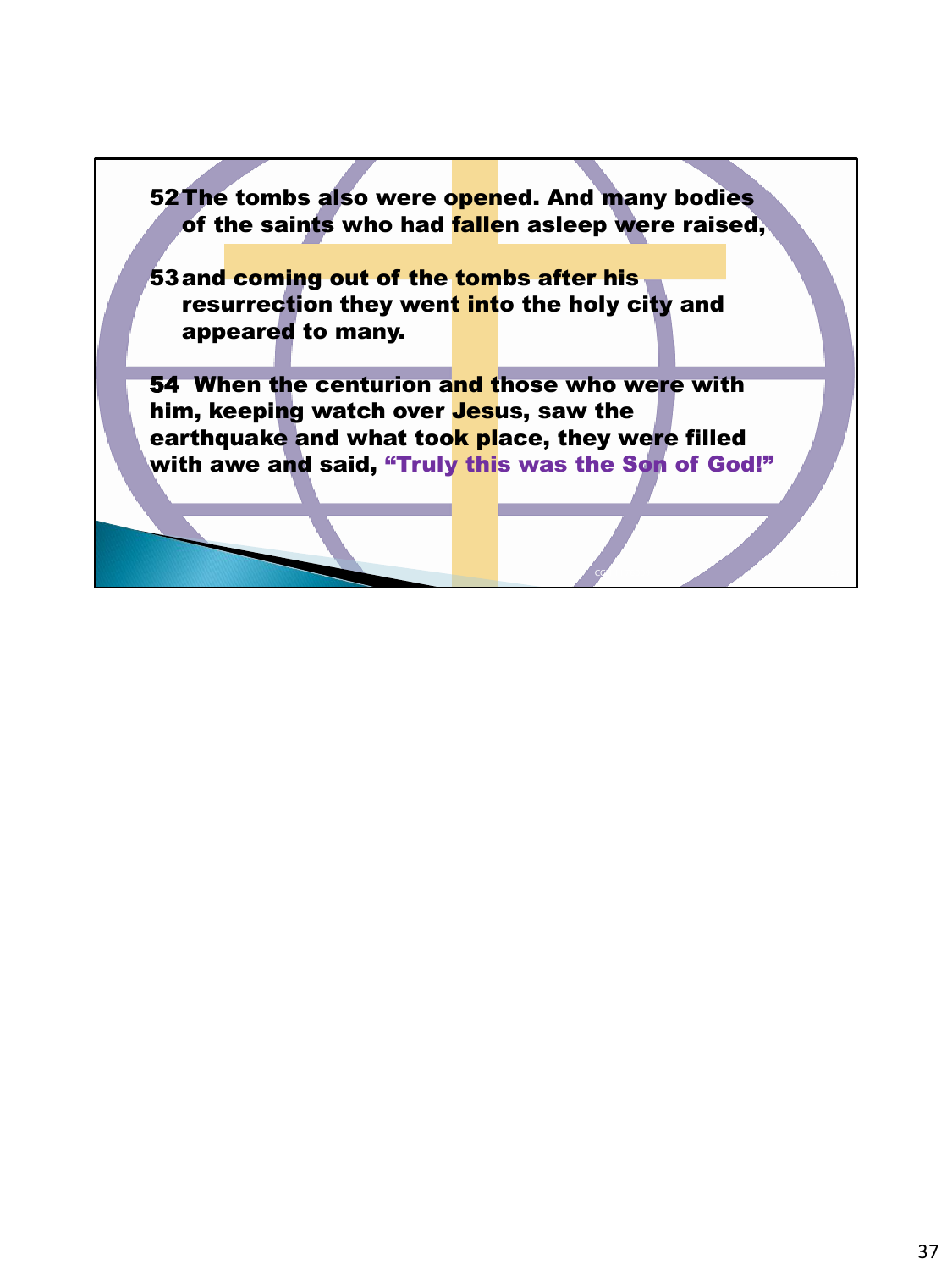55There were also many women there, looking on from a distance, who had followed Jesus from Galilee, ministering to him,

56among whom were Mary Magdalene and Mary the mother of James and Joseph and the mother of the sons of Zebedee.

57 **T** When it was evening, there came a rich man from Arimathea, named J<mark>osep</mark>h, who also was a disciple of Jesus.

58 He went to Pilate and asked for the body of **Jesus.** Then Pilate ordered it to be given to him.

 $CC$  and  $C$  is the set of  $\mathcal{L}$  is the set of  $\mathcal{L}$  is the set of  $\mathcal{L}$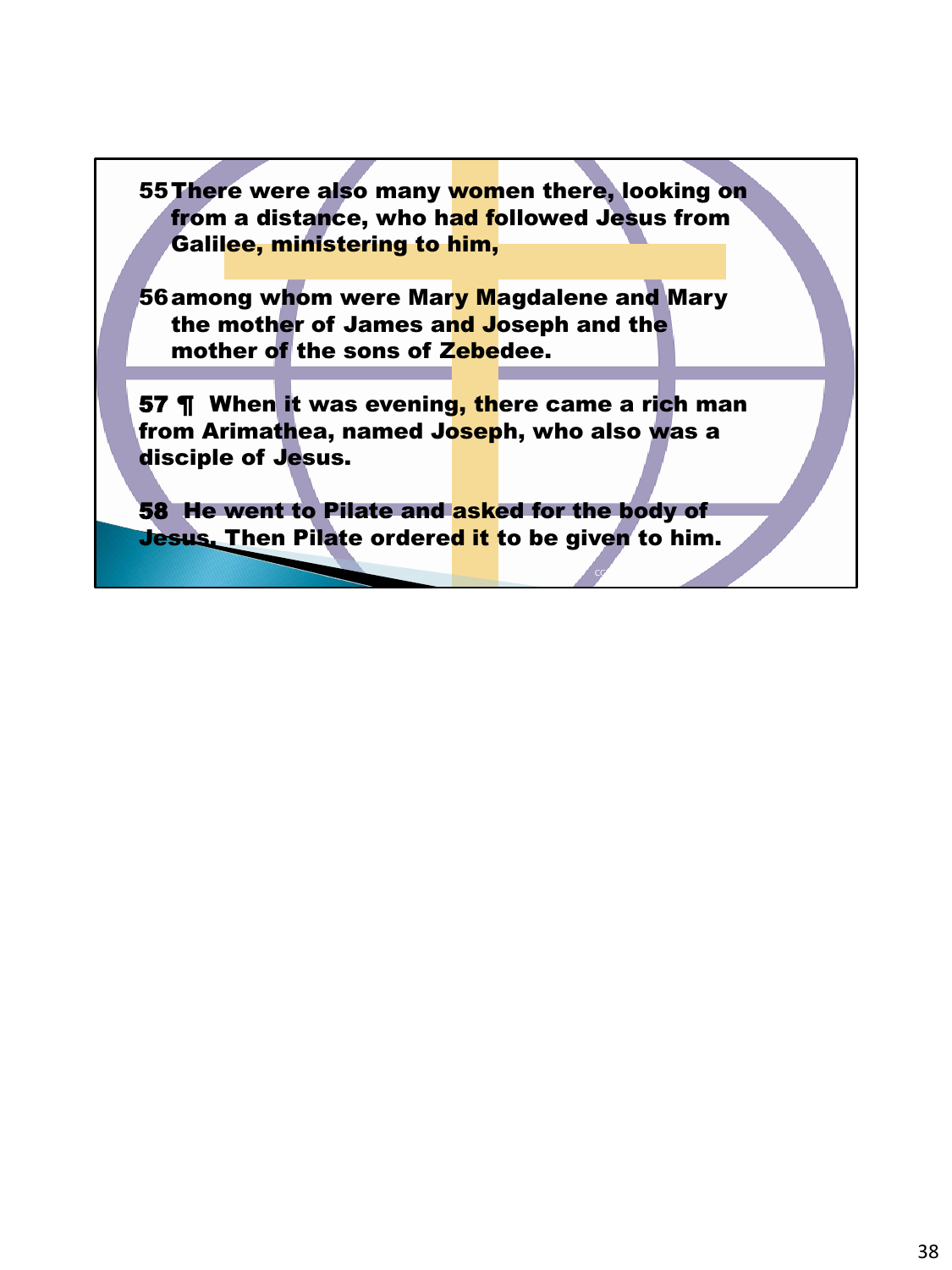59 And Joseph took the body and wrapped it in a clean linen shroud 60and laid it in his own new tomb, which he had cut in the rock. And he rolled a great stone to the entrance of the tomb and went away. 61 Mary Magdalene and the other Mary were there, sitting opposite the tomb. 62 Next day, that is, after the day of Preparation, the chief priests and the Pharisees gathered before Pilate

 $CC$  and  $C$  is the set of  $\mathcal{L}$  is the set of  $\mathcal{L}$  is the set of  $\mathcal{L}$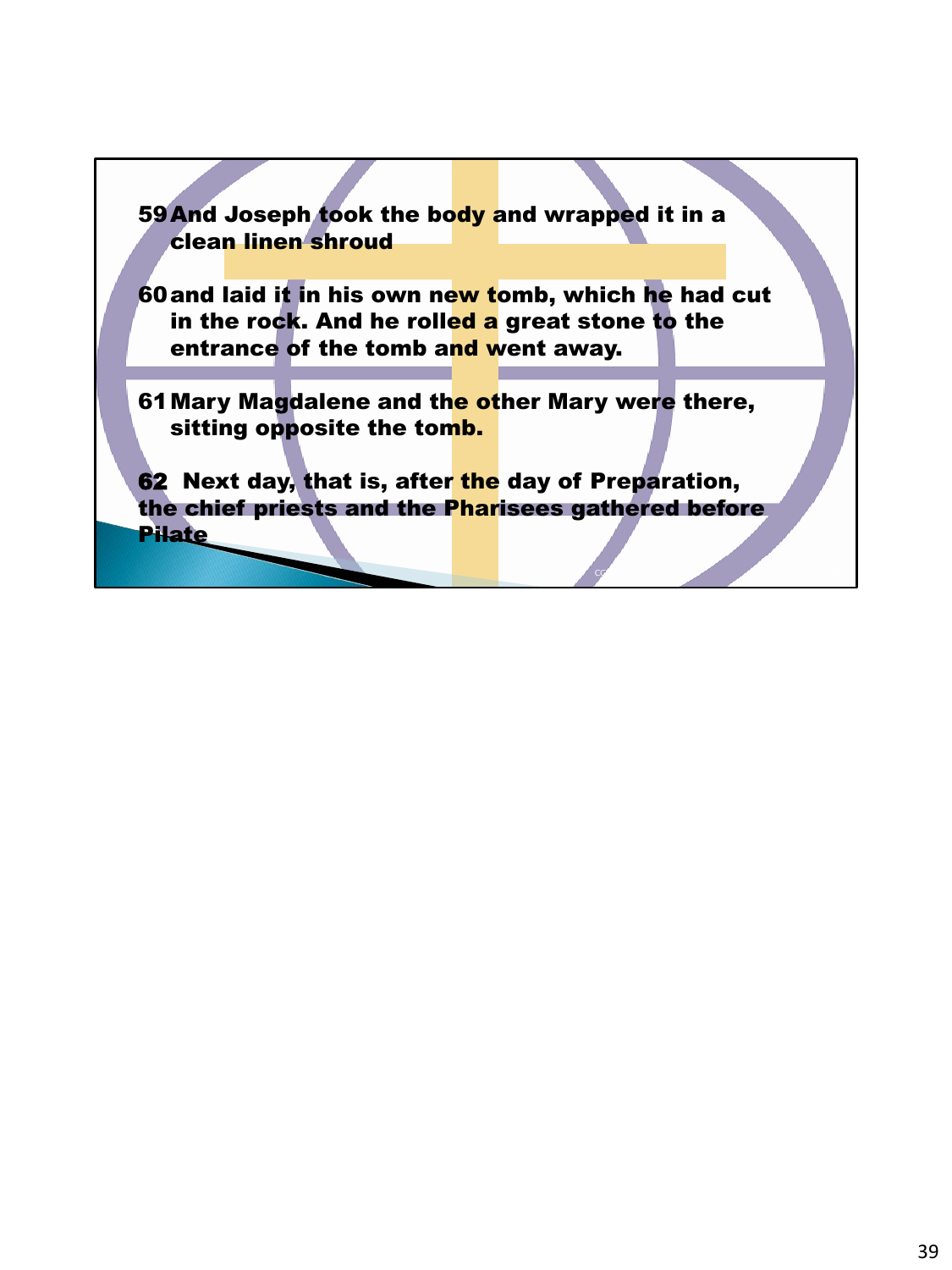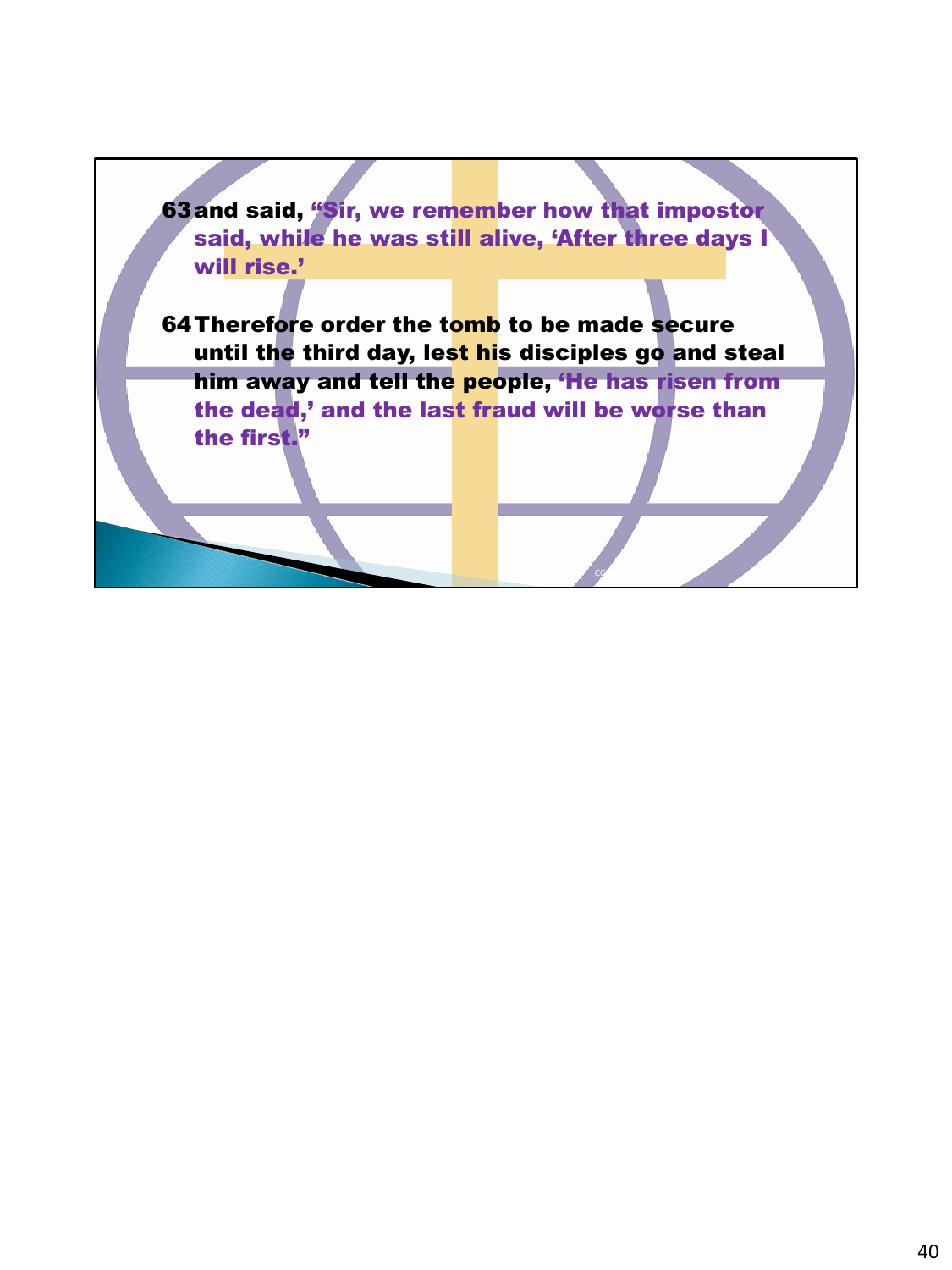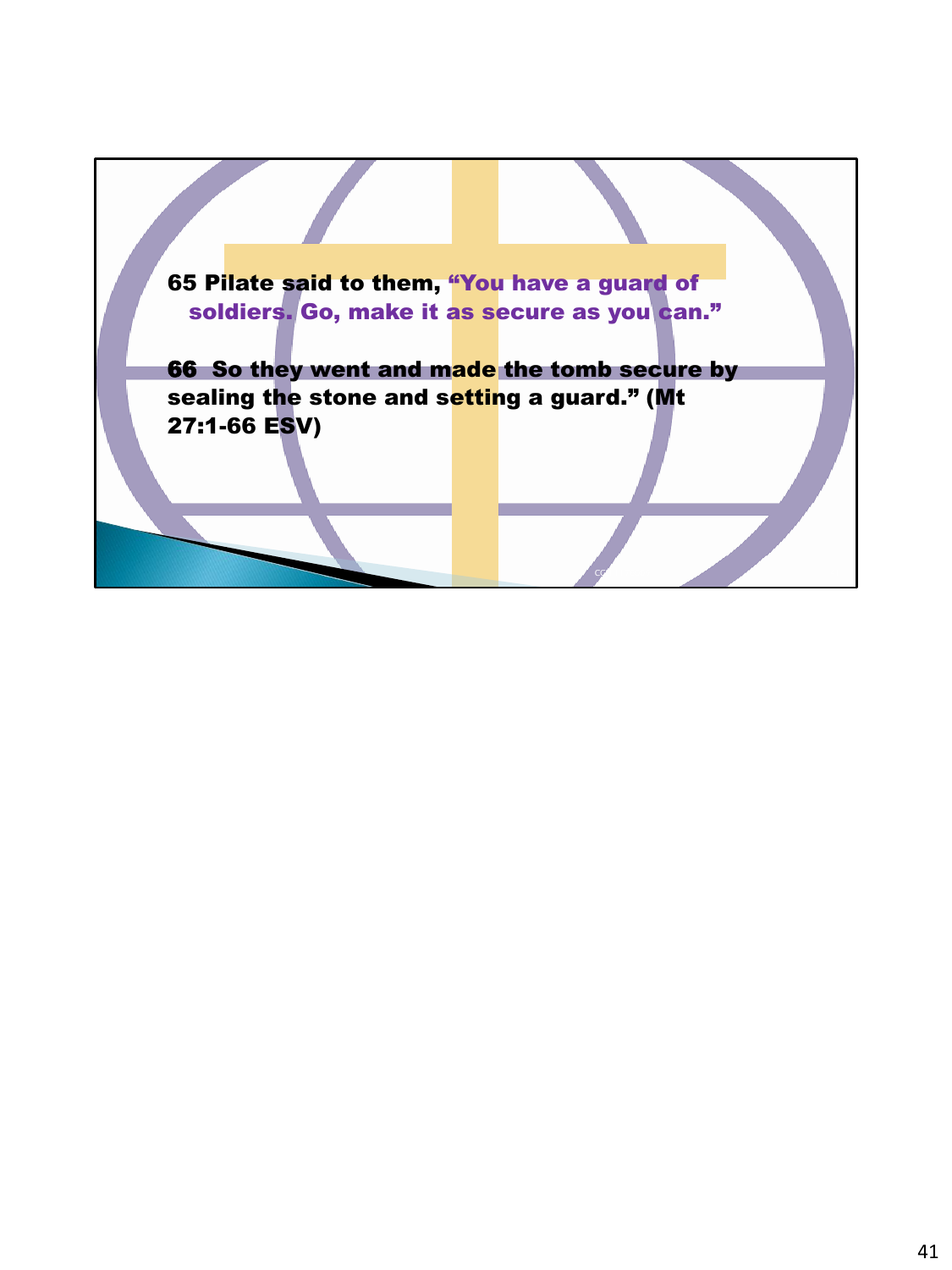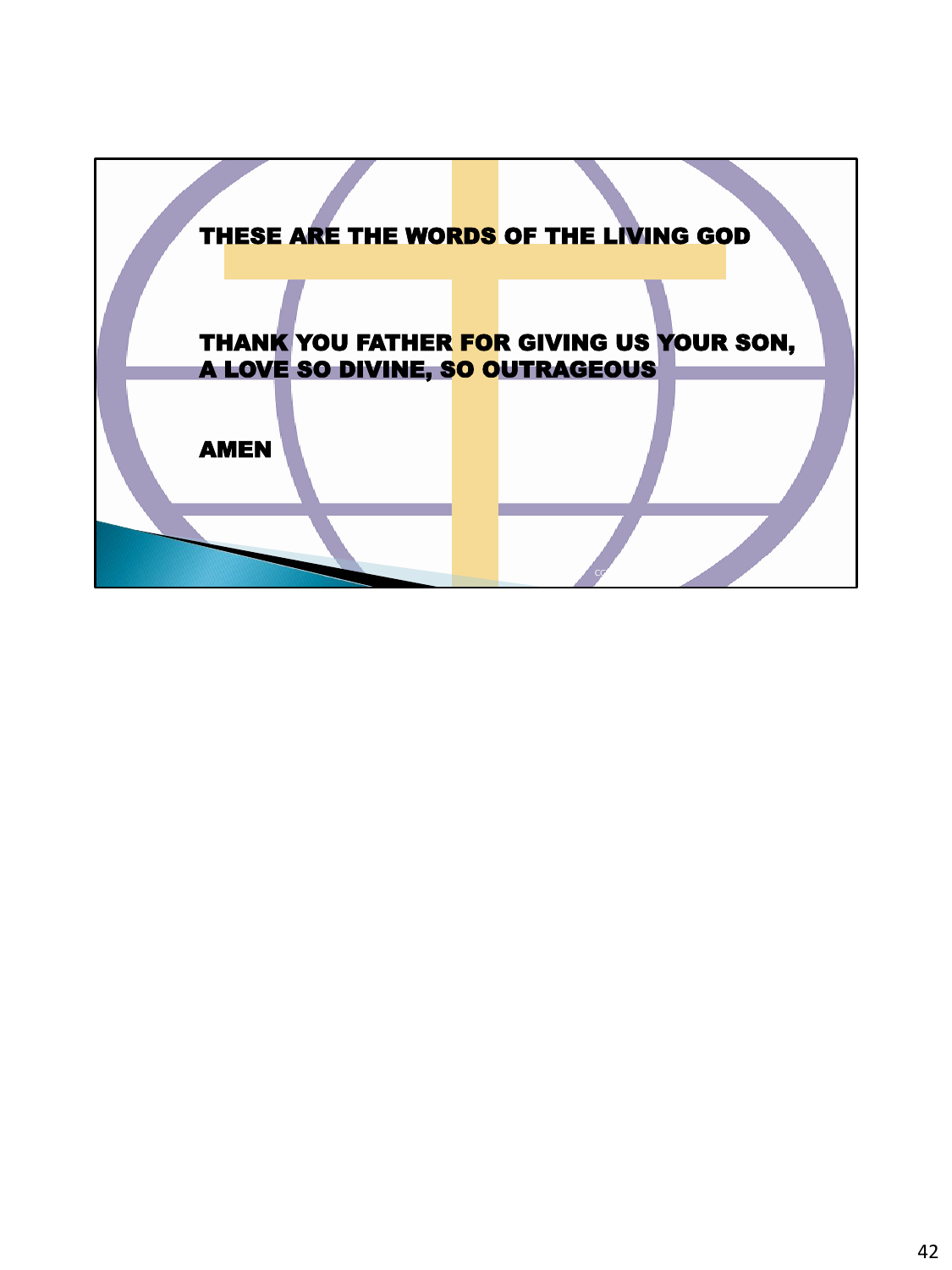

We do not have time to go in the details about the ordeal that Jesus suffered at the hands of various people when he was crucified.

1 – Judah, whom Jesus called a friend, betrayed him for 30 pieces of silver. Maybe some of you have not been deeply betrayed but when we are betrayed by somebody we love and trust, needless to say, it hurts deeply.

2 – After the institution of the Lord supper, even if the apostles told him that they word not abandon him.

All of them did. We see the dramatic denial of Peter and his subsequent repentance. When Jesus, their shepherd was struck, they all scattered except for the apostle John who returned to the cross.

3- As he readied himself to face the ordeal of the cross by praying to his Father, his disciples fell asleep. Although they were present bodily, they were not present spiritually or emotionally. The human spirit is willing but the flesh is weak.

4 – Judah's betrayed him with a kiss and greeted him as Rabbi. This is the epitome of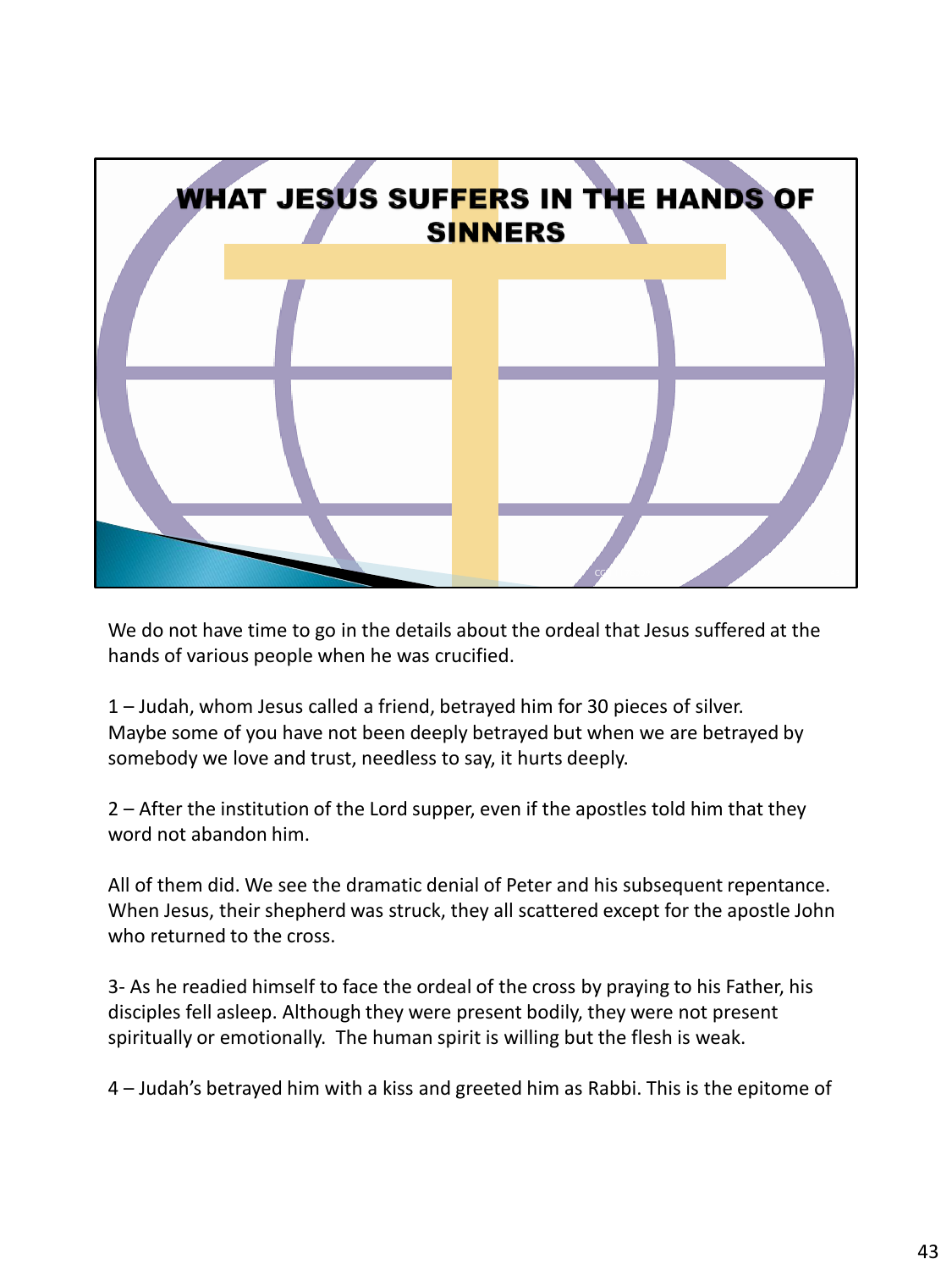#### hypocrisy.

5 – Jesus never harmed anyone. He did good to everyone by healing an unknown number of people, by raising people from the dead, by treating women and those considered sinners as valued human beings. When they came to arrest him they came as if you were a robber. When the army came, again we read that all the disciples left him and fled.

6 – when Jesus told Caiaphas, the high priest, that he was the Christ, the Son of God, Caiaphas accused him of blasphemy and deserving death. Jesus was then spat upon, structed and mocked.

7- Then we see the manipulation of the facts and the spinning of the truth to suit their wicked intent. The people who were enthusiastic about Jesus when he came to Jerusalem on a donkey a few days earlier did an about-face and demanded his death as per the urging of the religious leaders.

8 – Jesus accepted to humble himself and to be counted among the criminal as the crowd demanded the liberation of Barrabas, a notorious criminal and the death of Jesus.

9- Through political convenience, Pilate knowing that Jesus was innocent gave him over to be crucified and mocked. The soldiers of the governor stripped Jesus and put a scarlet robe on him and placed a crown of torn on his head which caused pain in profound bleeding. As the Lamb of God, Jesus did not say anything.

10–Then they brought him to be crucified between two robbers. Remember here that we're not talking about a man.

We're talking about God incarnate in the flesh in the person of Jesus, the sustainer of the whole universe who voluntarily humiliated himself to the lowest of the low for us.

While on the cross, people continue to mock him and to jeer him. They disrespected him. He took it all for you and I and the whole world.

The Bible tells us that his crucifixion was so brutal that he was poured out like water.

All his bones were out of joint.

His heart was like wax. His strength was dried up.

His tongue stuck to his jaw.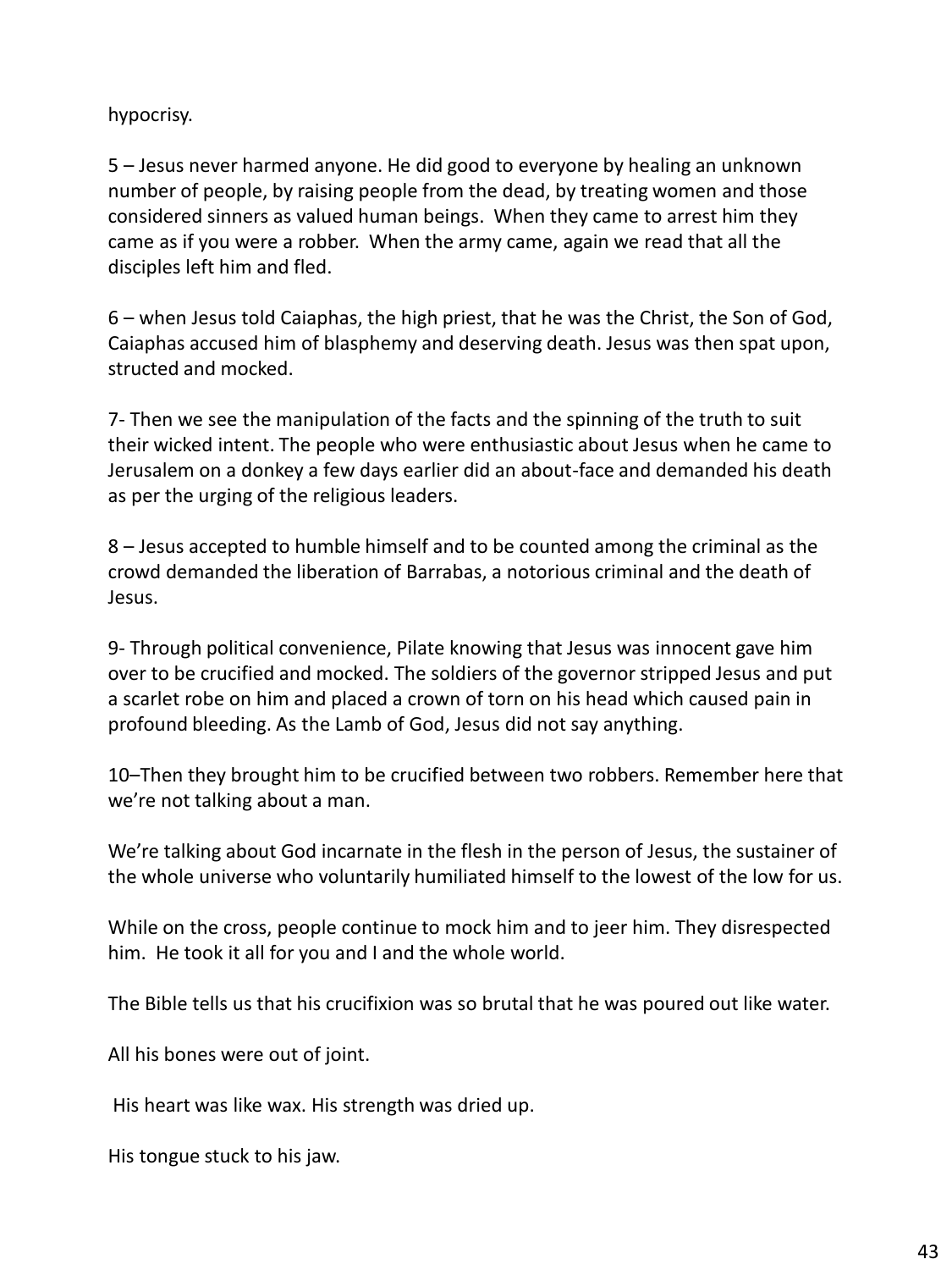His hands and feet were pierced.

All his bones could be counted. (Ps 22)

#### **How does the death of Jesus affect us?**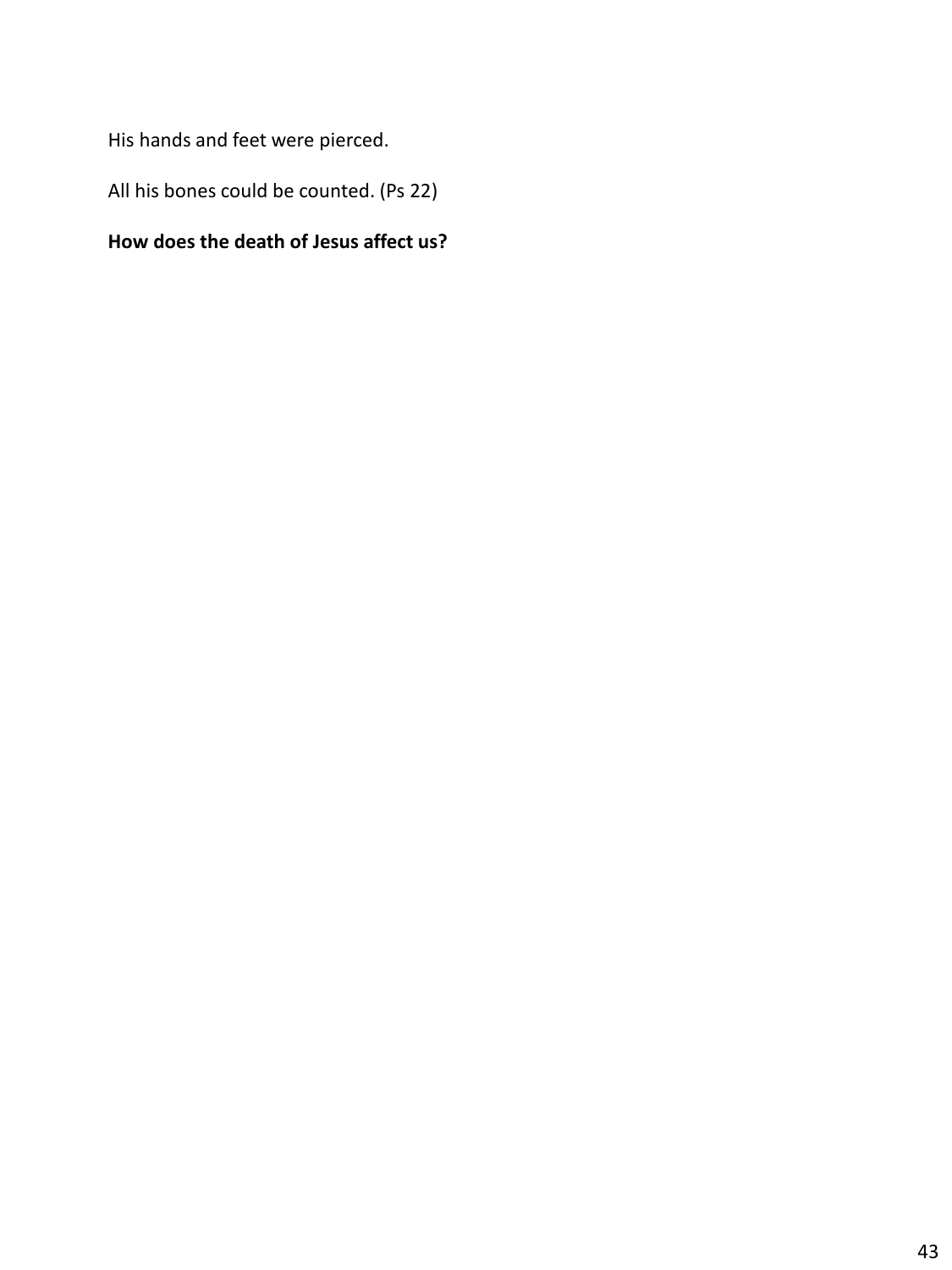## **THE DEATH OF JESUS: MORE THAN SEEING A FRIEND DYING**  (Ro 6:5-8 ESV) "5 For if we have been united with him in a death like his, we shall certainly be united with him in a resurrection like his.  $\rightarrow$  6 We know that our old self was crucified with him in order that the body of sin might be brought to nothing, so that we would no longer be enslaved to sin.

 $CC$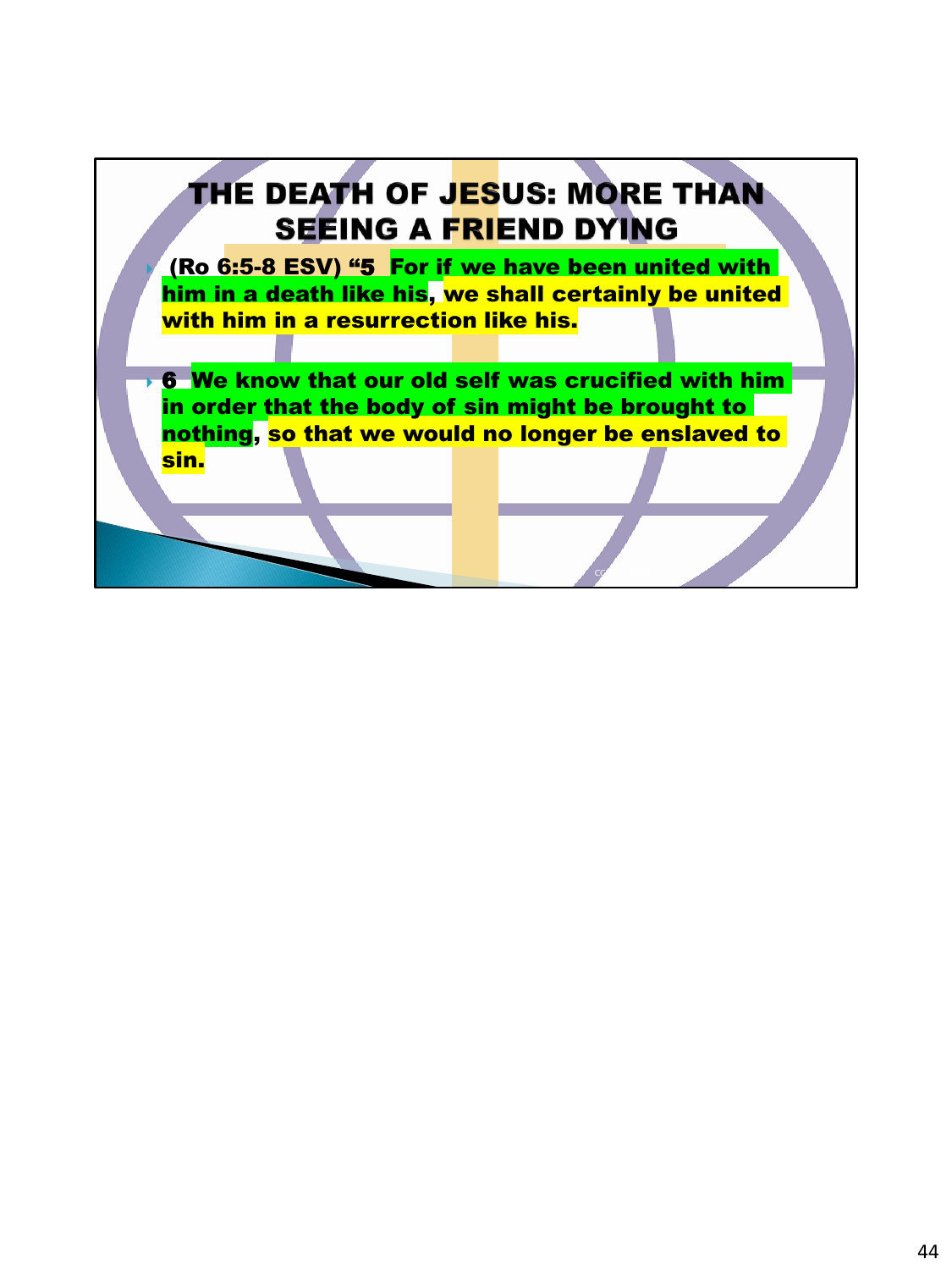

Because of the incarnation Jesus who was and is fully God also became fully man. He is fully God and fully man in his person. He is 100% God and 100% man in his one person.

That being so, because he is God and he sustains all life, when he died on the cross something miraculous happened to all of us. When Jesus died humanity died with him.

At the end of the sermon, we will have the song **"THE POWER OF THE CROSS"** which has the words "**Jesus became sin for us"** and **"We stand forgiven at the cross".**

We are forgiven because Jesus took our sinful and dead old nature and nailed it to the cross in his person.

When Jesus died, we all died!

We all died with Jesus at the cross. This becomes a very personal, does it not?

When God reveals himself to us, knowing what Jesus has done, why would we want